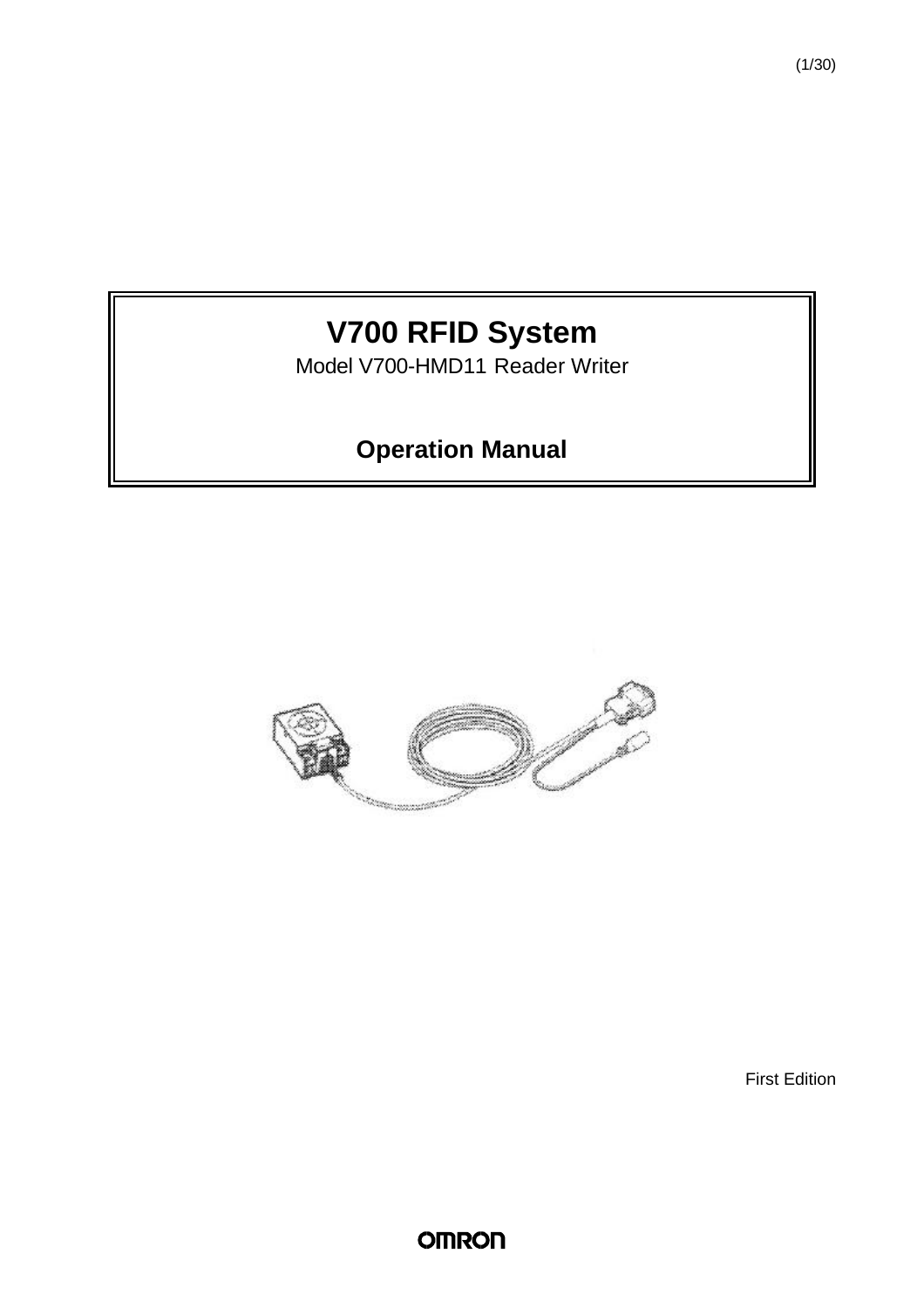This manual describes the specifications and transmission format of the Model V700-HMD11 Reader Writer.

# **Table of Contents**

| 1. |                   |                                                              |                                                                                              |  |  |  |  |
|----|-------------------|--------------------------------------------------------------|----------------------------------------------------------------------------------------------|--|--|--|--|
| 2. |                   |                                                              |                                                                                              |  |  |  |  |
|    |                   | (1)<br>(2)<br>(3)                                            |                                                                                              |  |  |  |  |
| 3. |                   |                                                              |                                                                                              |  |  |  |  |
|    | 3.1<br>3.3        |                                                              |                                                                                              |  |  |  |  |
|    | 3.4               | (1)<br>(2)                                                   |                                                                                              |  |  |  |  |
| 4. |                   |                                                              | Controlling the Reader Writer from High-end Devices13                                        |  |  |  |  |
|    | 4.1<br>4.2<br>4.3 | (1)<br>(2)<br>(3)<br>(1)                                     |                                                                                              |  |  |  |  |
|    |                   | (2)<br>(3)<br>(4)<br>(5)<br>(6)<br>(7)<br>(8)<br>(9)<br>(10) |                                                                                              |  |  |  |  |
| 5. |                   |                                                              | Transmission Specification (Reference Values) 23                                             |  |  |  |  |
|    | 5.1<br>5.2<br>5.3 | (1)<br>(2)                                                   |                                                                                              |  |  |  |  |
| 6. |                   |                                                              | The Influence of Requirements of Use on Transmission                                         |  |  |  |  |
|    | 6.1<br>6.2<br>6.3 |                                                              | Influence of Metal Objects Surroundings and<br>Mutual Interference between Reader Writers 28 |  |  |  |  |
|    |                   |                                                              |                                                                                              |  |  |  |  |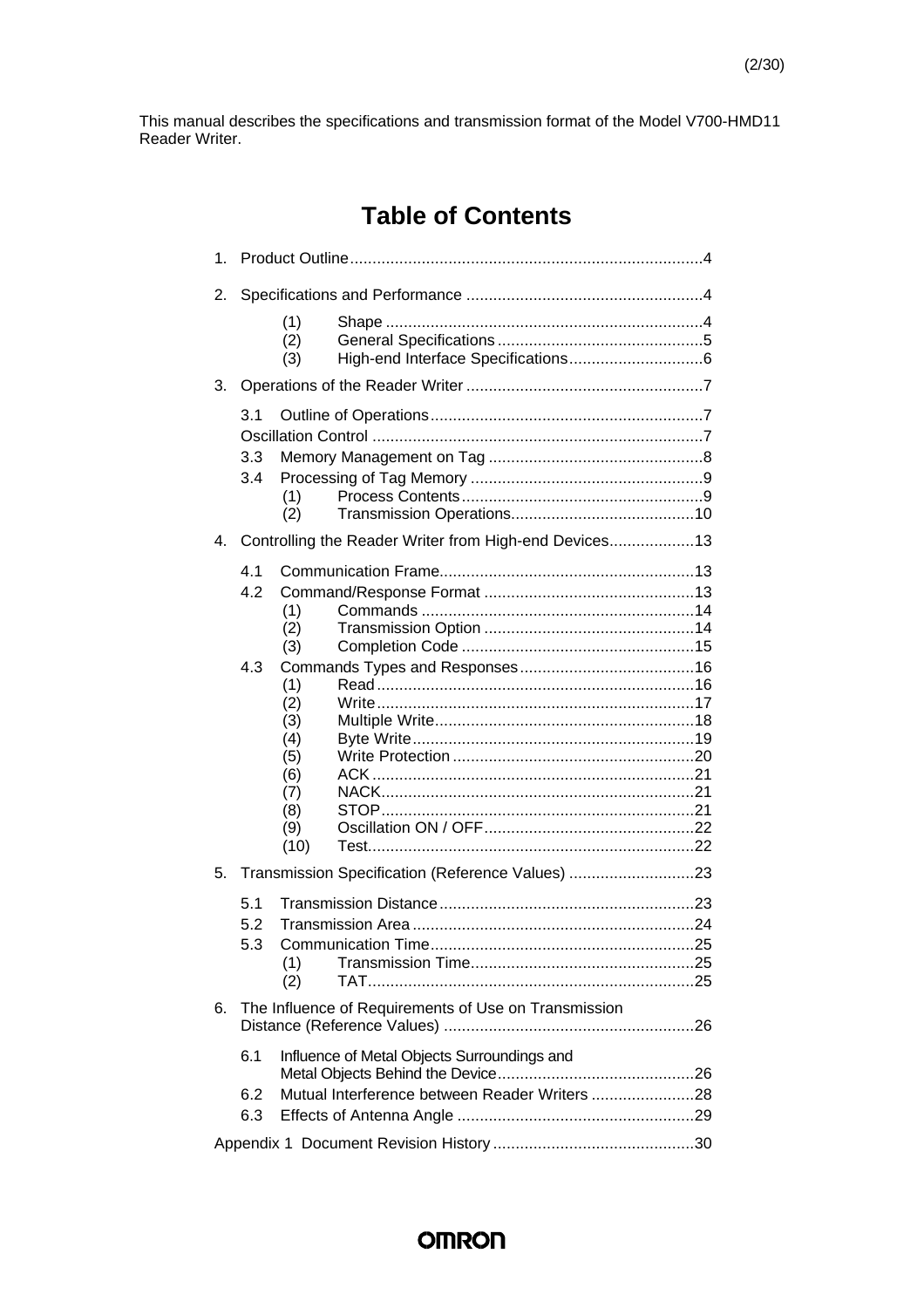### **Precautions of Use**

This Product uses a frequency of 125 kHz to communicate with a tag. Some transceivers, motors, monitor units, and power supply (power IC) emit noise that adversely affects this communication with the tag. If this product is to be used in an environment close to such devices, please check the effects from these devices prior to use.

To minimise the effect of noise, please ground any metal object surrounding this product.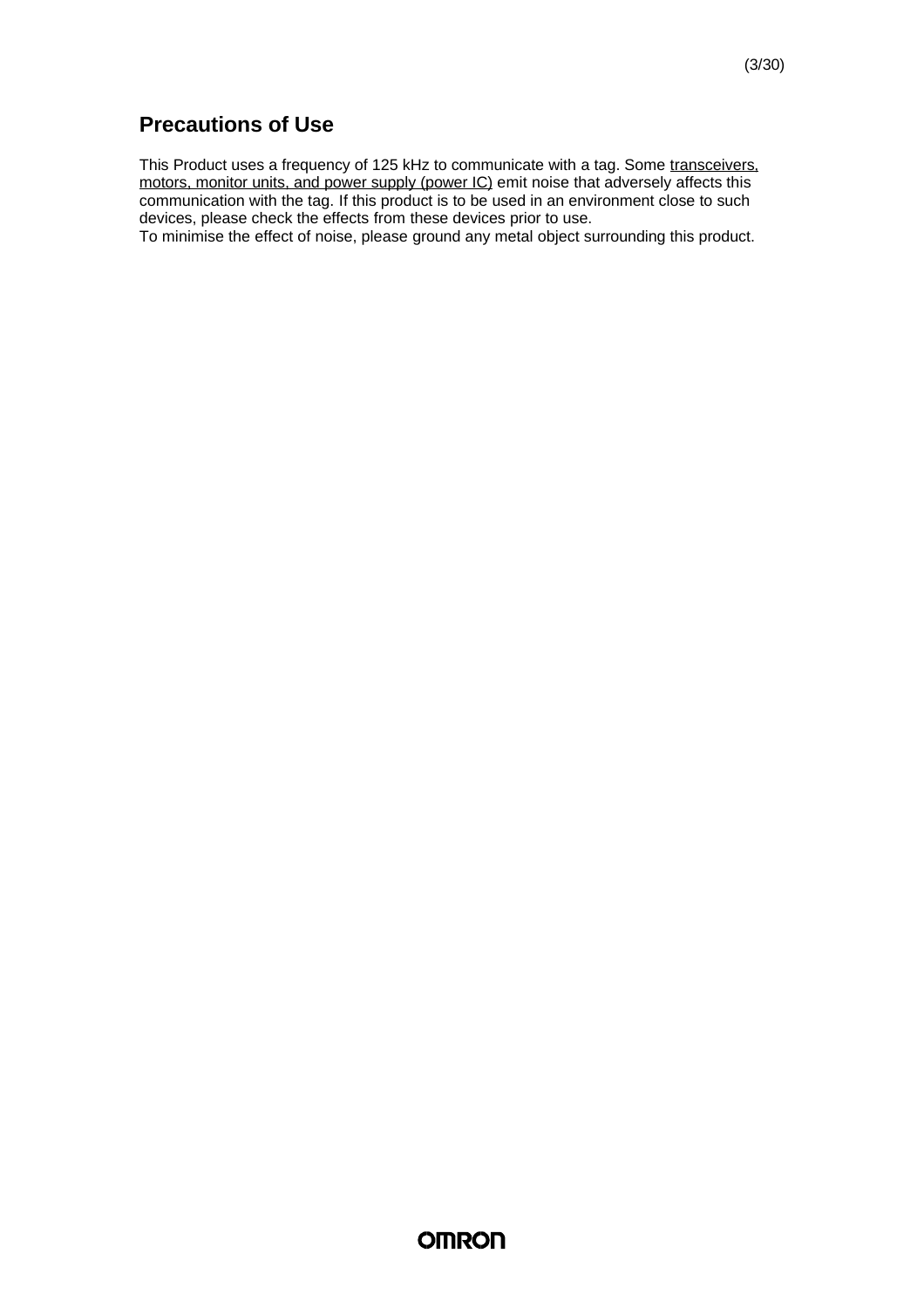### **1. Product Outline**

Model V700-HMD11 is an integrated unit of the transmission/reception circuit and control function, for communication with a Model V700 Series tag. This model is a small type reader/writer, which can be connected to higher end devices through an RS232 interface.

### **2. Specifications and Performance**



• Operating status displaying LED

| <b>LED Display</b> | <b>Detail</b>                                                                |
|--------------------|------------------------------------------------------------------------------|
| Green              | Lights on when communicating with the Tag                                    |
| Red                | Lights on when the communication process does not<br>terminate successfully. |

- High-end Interface Connector This connector is a D-sub 9-pin (female) type, complying with RS232 interface.
- AC Adapter Insertion Jack This is a jack for connecting a dedicated AC adapter (to be procured locally).
- Antenna Section

When communicating with the tag, please bring the tag close to the antenna.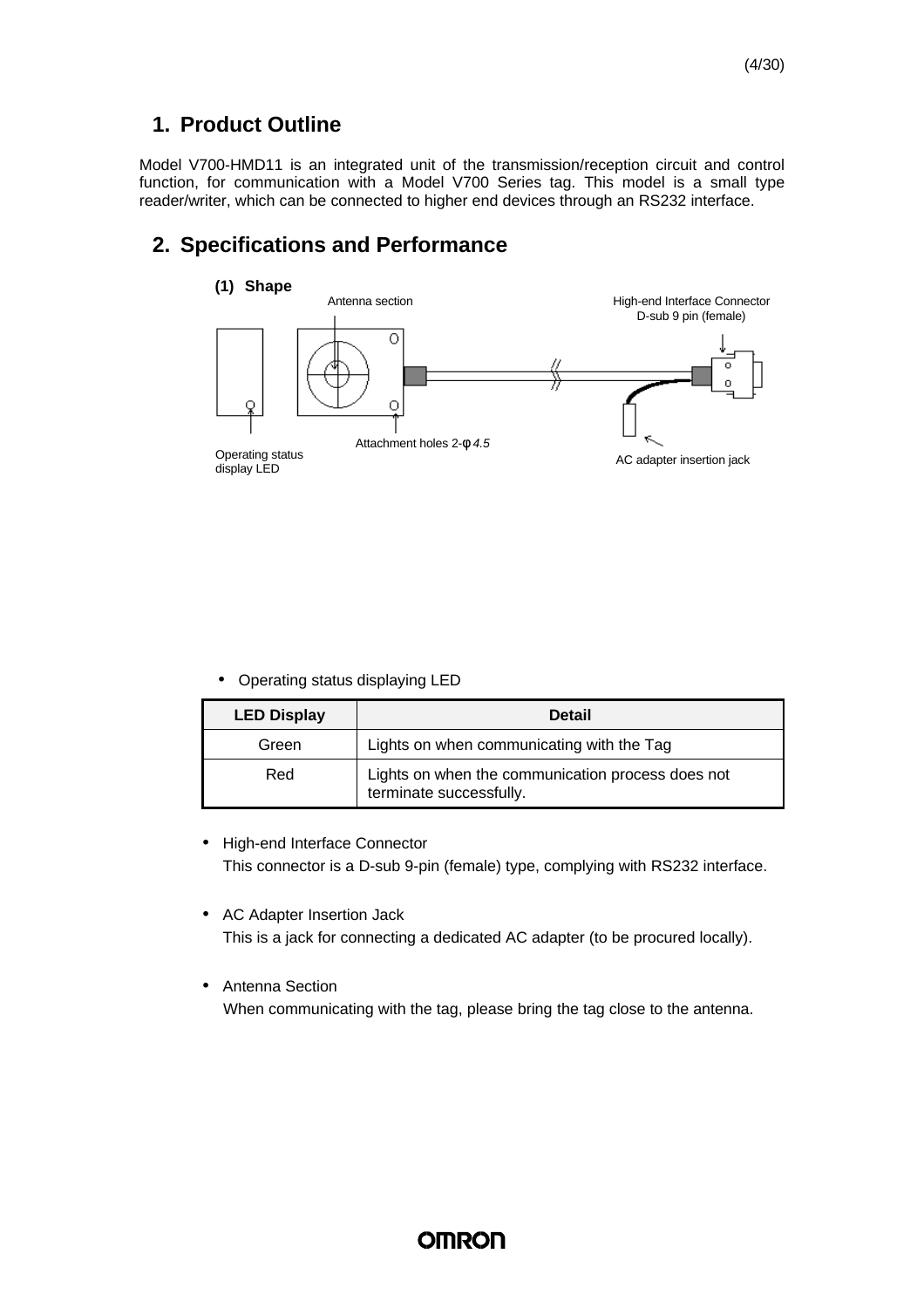| (2) |  | <b>General Specifications</b> |
|-----|--|-------------------------------|
|-----|--|-------------------------------|

| <b>Item</b>                         | <b>Specifications</b>                                                                                               | <b>Remark</b>                                          |
|-------------------------------------|---------------------------------------------------------------------------------------------------------------------|--------------------------------------------------------|
| Mounting method                     | 2 points, secured by<br>M4 screws                                                                                   | Can be installed on<br>any metal board *.              |
| Power supply                        | $5V \pm 5%$                                                                                                         | Power is supplied<br>from a dedicated AC<br>adapter.   |
| <b>Current consumption</b>          | 200 mA or less (in oscillation)<br>25 mA or less (no oscillation)                                                   |                                                        |
| Insulation resistance               | 50 m $\Omega$ between the cable<br>terminal and case (applying<br>500MV DC)                                         |                                                        |
| Dielectric strength                 | AC1000V between the cable<br>terminal and case, 50/60Hz, 1<br>min.                                                  |                                                        |
| Noise immunity                      | Power line: 1200Vp-p                                                                                                |                                                        |
|                                     | I/O line: 800Vp-p                                                                                                   |                                                        |
| Vibration resistance                | 10 to 150 Hz, 0.75 mm one-way<br>amplitude, 100m/s2<br>acceleration, 8 min. 4 times in<br>3 directions respectively |                                                        |
| Shock resistance                    | 300m/s2, 3 times in 6 directions<br>respectively                                                                    |                                                        |
| Protection rating                   | IP67 (IEC60529 standard)                                                                                            |                                                        |
|                                     | IP67G (JEM1030 standard)                                                                                            |                                                        |
| Ambient temperature<br>in operation | -10 to $+55^{\circ}$ C                                                                                              |                                                        |
| Ambient temperature<br>in operation | -25 to $+65^{\circ}$ C                                                                                              |                                                        |
| Ambient humidity in<br>operation    | 25 to 85% RH or less (no<br>condensation)                                                                           |                                                        |
| Radio frequency                     | 125 kHz                                                                                                             |                                                        |
| Cable length                        | 2 <sub>m</sub>                                                                                                      | The RS232 signal line<br>can be extended up to<br>15m. |
| Net weight                          | Approximately 210 g                                                                                                 |                                                        |

\* To install this product on a metal board, always ground the metal board.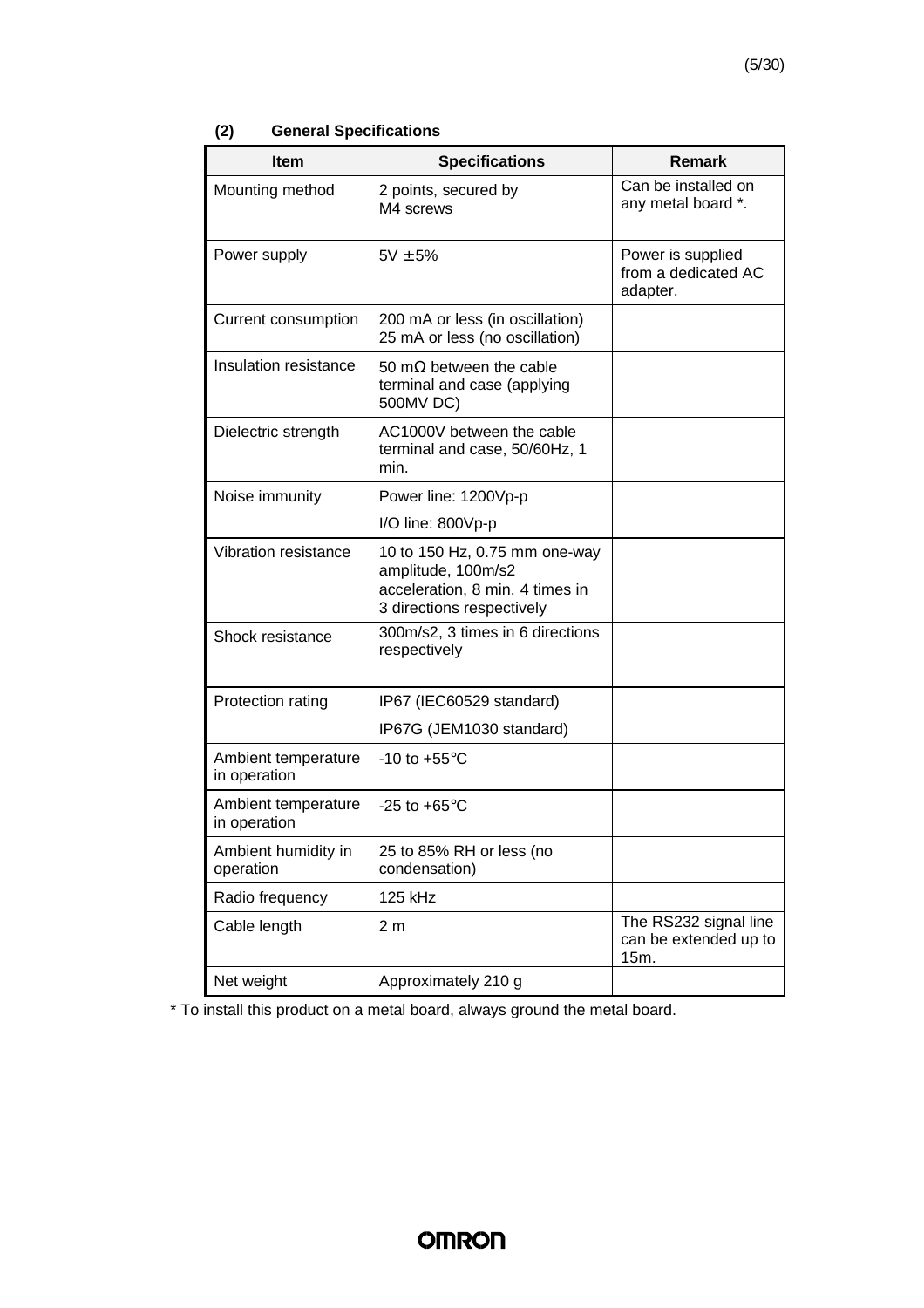### **(3) High-end Interface Specifications**

| <b>Item</b>                     | <b>Specifications</b>                                        |          |            |          |       |  |
|---------------------------------|--------------------------------------------------------------|----------|------------|----------|-------|--|
| Connector                       | D-sub 9-pin connector, female (applies to DOS/V<br>machines) |          |            |          |       |  |
| Communication method            | RS232 compliant                                              |          |            |          |       |  |
| Synchronisation<br>method       | Asynchronous mode, start-stop synchronisation<br>method      |          |            |          |       |  |
| Communication control<br>method | One to one procedure                                         |          |            |          |       |  |
| Transmission speed<br>(fixed)   | 9600 bps                                                     |          |            |          |       |  |
| Character format                | Start bit                                                    | Data bit | Parity bit | Stop bit | Total |  |
| (fixed)                         | 1                                                            | 8        | Even       |          | 11    |  |
| Error detection method          | Even parity                                                  |          |            |          |       |  |

### $\blacksquare$  **Pin Assignment and Connection with High-end Devices**

Pins are assigned for DOS/V machines.



| Pin<br>No.     | <b>Name</b>       | <b>Abbreviation</b> | <b>Signal direction</b>                     |
|----------------|-------------------|---------------------|---------------------------------------------|
| 1              | Carrier detection | CD                  | Connected to DR<br>in the connector.        |
| $\overline{2}$ | Receive data      | <b>RD</b>           | Upper device $\leftarrow$<br>reader/writer  |
| 3              | Send data         | SD                  | Upper device $\rightarrow$<br>reader/writer |
| 4              |                   |                     |                                             |
| 5              | Signal ground     | SG                  |                                             |
| 6              | Data set ready    | $DR*$               | Upper device $\leftarrow$<br>reader/writer  |
| 7              | Request to send   | RS                  | Looped back in the                          |
| 8              | Send possible     | CS                  | connector.                                  |
| 9              |                   |                     |                                             |

**\*** DR is always ON when this product is operating.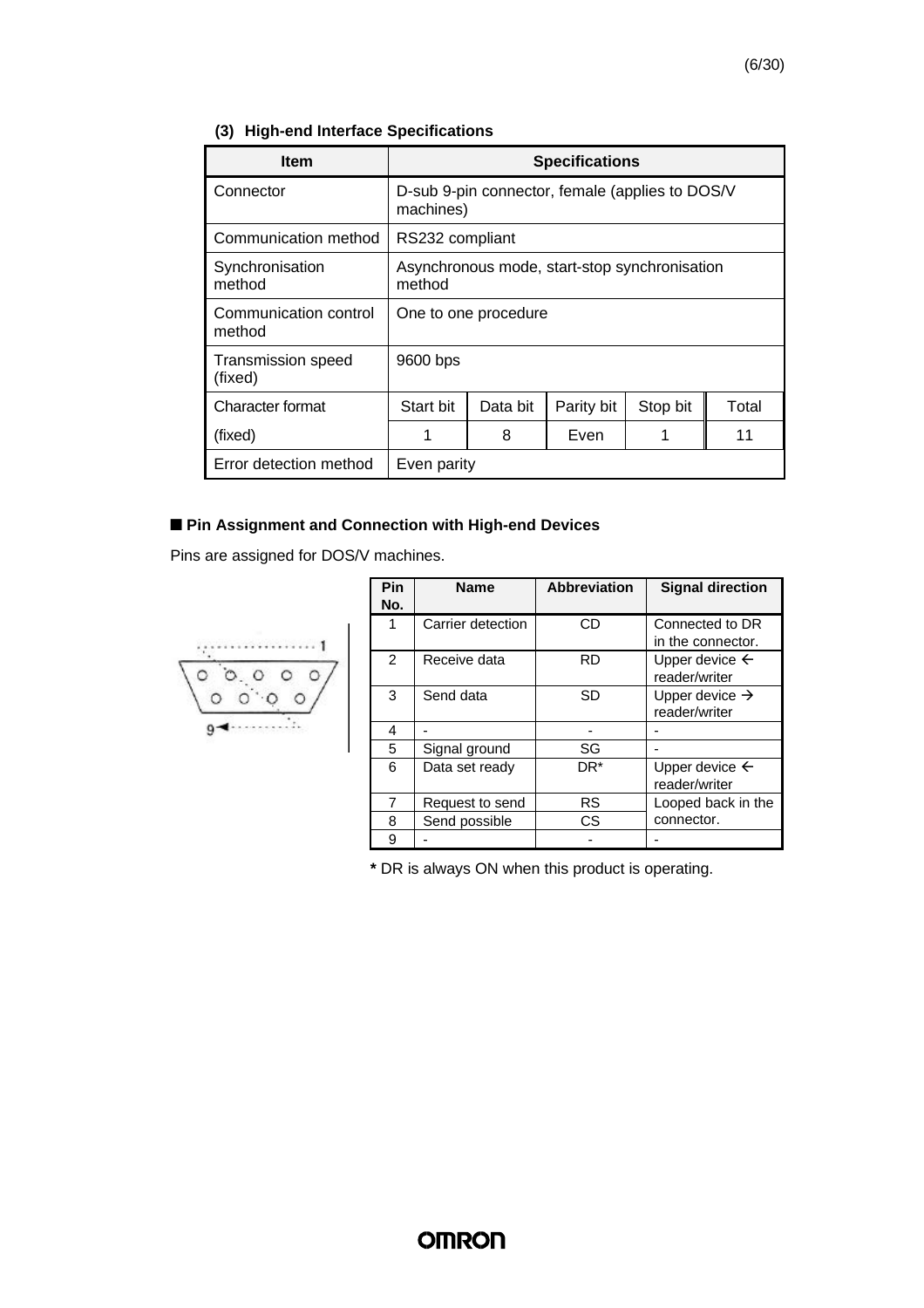### **3. Operations of the Reader Writer**

#### **3.1 Outline of Operations**

The Reader Writer receives commands from the High-end device, executes read / write processes on the Tag, and returns a response of the results of the process to the High-end device. The status of the Reader Writer operations will be reflected on the Output / LED.



#### Operations Timing Chart

|                       |       | Power ON           |                    |                      |                       |                           |                    |
|-----------------------|-------|--------------------|--------------------|----------------------|-----------------------|---------------------------|--------------------|
| <b>Status</b>         |       | Initial<br>process | Waiting<br>command | Receiving<br>command | Processing<br>command | Transmittin<br>g response | Waiting<br>command |
| <b>TXD</b>            |       |                    |                    | Command              |                       |                           |                    |
| <b>RXD</b>            |       |                    |                    |                      |                       | Response                  |                    |
| Tag<br>communications |       |                    |                    |                      |                       |                           |                    |
| 同                     | Green |                    |                    |                      |                       |                           |                    |
|                       | Red   |                    |                    |                      |                       |                           |                    |
|                       |       |                    |                    |                      |                       | $40 - 105$ ms             |                    |

#### **3.2 Oscillation Control**

The Reader Writer supplies power to the Tag by oscillating the antenna, and thus conducts communication with the Tag. The Reader Writer may be set on either the "Oscillate Mode" "Stop Mode" depending on whether the Reader Writer should oscillate while not in communication with the Tag. The "Stop Mode" conserves dissipation power, and enables the Reader Writer antenna to be installed close to the Tag to conduct communications on a time sharing basis. The "Oscillate Mode" allows the Reader Writer to constantly supply power to the Tag for FIFO processing.

| <b>Oscillation Status</b>                                      | <b>Operation</b>                                                  | <b>Mode Switching Conditions</b>                                                                                          |
|----------------------------------------------------------------|-------------------------------------------------------------------|---------------------------------------------------------------------------------------------------------------------------|
| Stop Mode<br>(conserves<br>dissipation power)                  | The antenna stops<br>oscillating while not<br>processing commands | • When power is start-up<br>• When oscillation OFF<br>command is executed                                                 |
| <b>Oscillation Mode</b><br>(enables high-<br>speed processing) | The antenna is<br>constantly oscillating                          | • When oscillation ON<br>command is executed<br>• When option data of FIFO<br>Trigger / FIFO Auto<br>Commands is executed |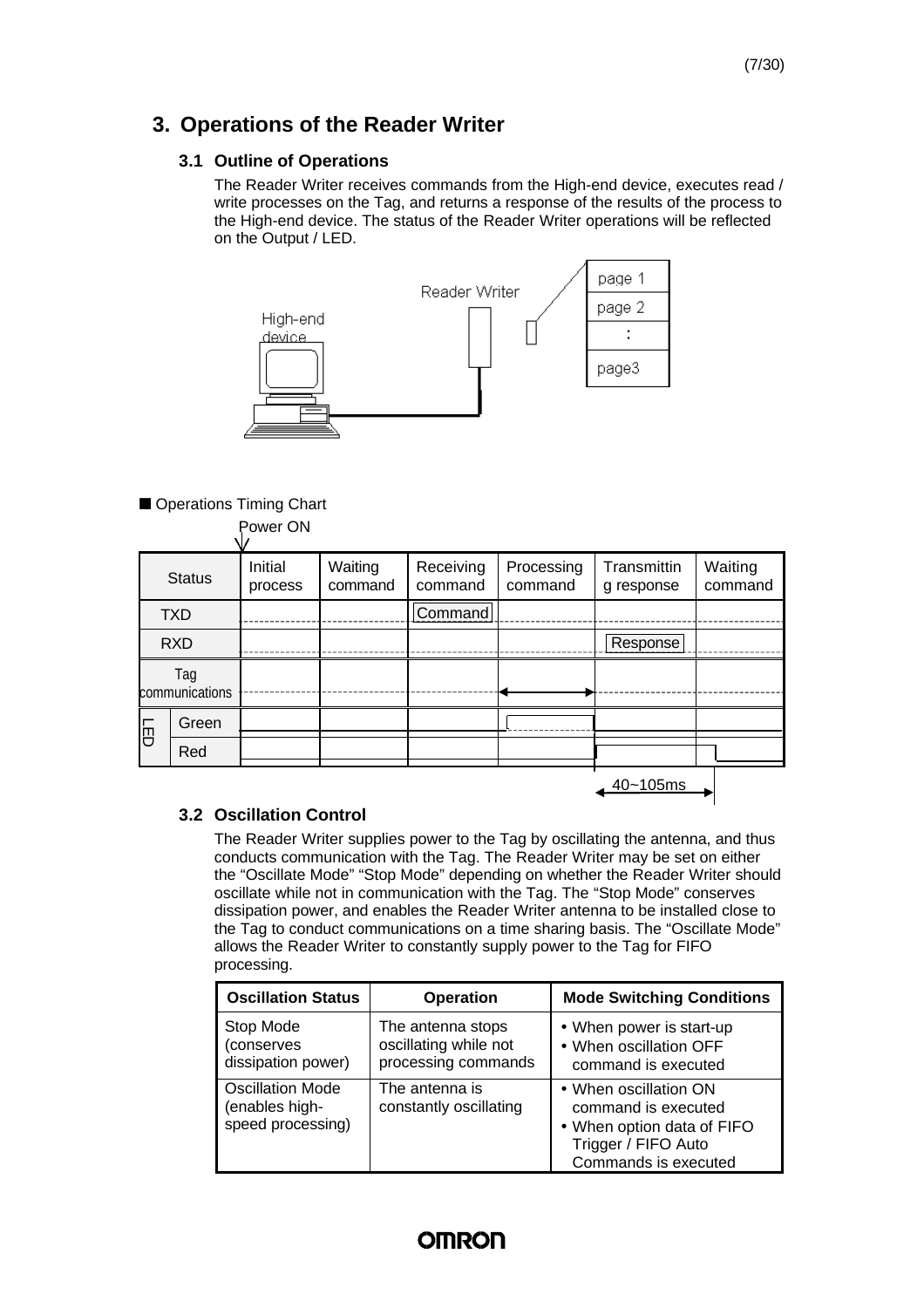There are two types of the tag in the memory capacity: 128 bytes (user area 112 bytes) and 256 bytes (user area 240 bytes). The memory area recognises every 8 bytes as one page, distinguished by such addresses as 00h ~ 07h, 08h ~0Fh, and so on.

| Page             |            |     |     |     | 8 bytes / page |          |     |     |           |           |
|------------------|------------|-----|-----|-----|----------------|----------|-----|-----|-----------|-----------|
| $\mathbf 1$      | 00h        | 01h | 02h | 03h | 04h            | 05h      | 06h | 07h |           |           |
| $\overline{2}$   | 08h        | 09h | 0Ah | 0Bh | 0Ch            | 0Dh      | 0Eh | 0Fh |           |           |
| $\mathfrak{B}$   | 10h        | 11h | 12h |     |                | $\ldots$ |     | 17h |           |           |
| $\overline{4}$   | 18h        | 19h | 1Ah |     | $\cdots$       | $\ldots$ |     | 1Fh |           |           |
| $\sqrt{5}$       | 20h        |     |     |     |                |          |     | 27h |           |           |
| $\,6$            | 28h        |     |     |     |                |          |     | 2Fh |           |           |
| $\overline{7}$   | 30h        |     |     |     |                |          |     | 37h | 112 bytes |           |
| $\,8\,$          |            |     |     |     |                |          |     |     |           |           |
| $\boldsymbol{9}$ |            |     |     |     |                |          |     |     |           |           |
| 10               | t          |     |     |     |                |          |     | t   |           |           |
| 11               | t,         |     |     |     |                |          |     | t   |           | 240 bytes |
| 12               |            |     |     |     |                |          |     |     |           |           |
| 13               |            |     |     |     |                |          |     |     |           |           |
| 14               | 68h        |     |     |     | .              | .        |     | 6Fh | ╈         |           |
| 15               | 70h        |     |     |     | $\cdots$       | $\cdots$ |     | 77h |           |           |
| 16               | 78h        |     |     |     | $\cdots$       | $\cdots$ |     | 7Fh |           |           |
| t                | t          |     |     |     |                |          |     | t   |           |           |
| t                | ÷,         |     |     |     |                |          |     | t   |           |           |
| 29               | <b>E0h</b> | E1h |     |     | .              | $\cdots$ |     | E7h |           |           |
| 30               | E8h        | E9h |     |     | .              | $\cdots$ |     | EFh |           | ♥         |

**n Memory Map (00h ~ EFh indicates memory address)**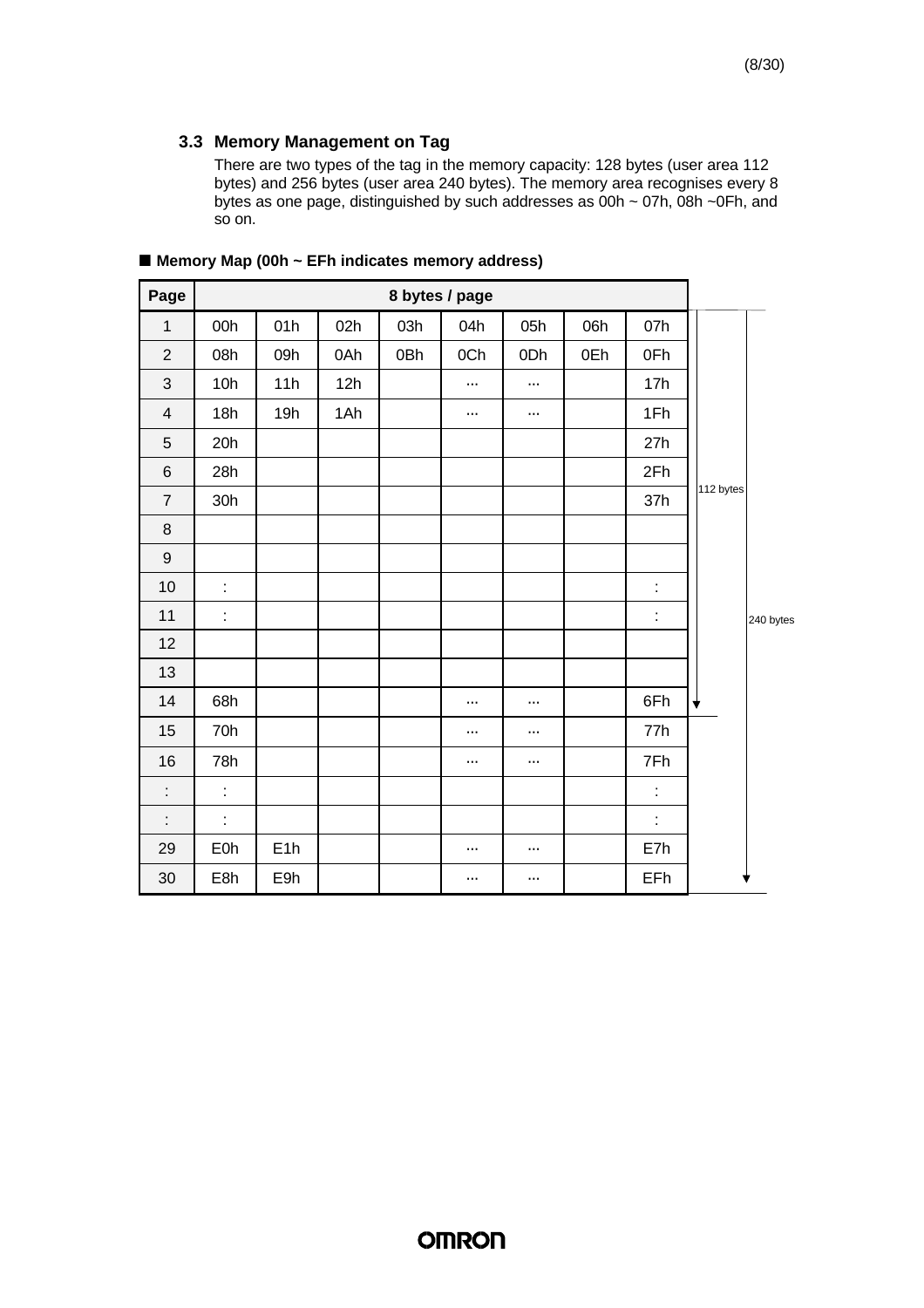#### **3.4 Processing of Tag Memory**

#### **(1) Process Contents**

The following three processes are executed on the Tag Memory

1) Data Read

Reading data from Tag Memory in units of pages. The area to execute the Read command is selected at random up to 16 pages (CR control) / 28 pages (Number of characters control).

2) Data Write

Writing data onto Tag Memory. The area to execute the Write command may be selected at random up to 16 pages (CR control) / 28 pages (Number of characters control). When writing the same data onto all pages (multiple write), there is no limitation on the number of pages. Certain data may be selected in units of bytes to be written onto the Tag Memory (byte write).

#### 3) Write Protection Set/Clear

Write protection is set on the selected pages of Tag Memory. When write protection is set, the data may be read, but not be written. Write protection may be set on any of the pages. Write protection may be set or turned off by commands. Set / Clear is conducted by using the write protect command (08).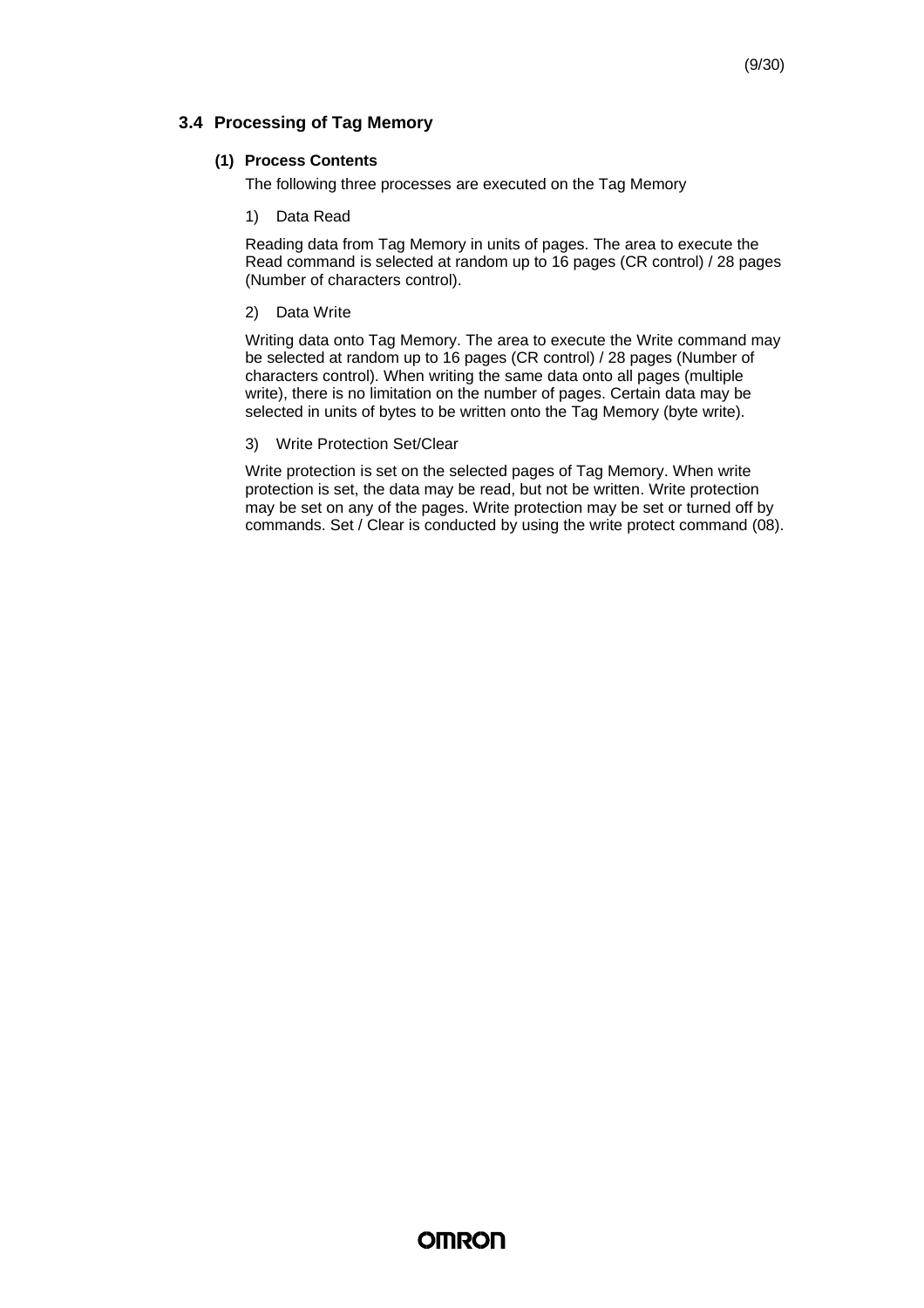#### **(2) Transmission Operations**

The following 6 transmission operations are executed by changing the process procedure and execution timing. Transmission operations are specified by commands during command transmission.

1) Single Trigger

Transmission with Tag is executed immediately after receiving command and a response is transmitted. After response is transmitted, the Reader Writer will be on stand by for new commands. During transmission with the Tag, there must be only one Tag within the transmission area.

♦ Operation Sequence

Processing is executed once only after receiving command. If there is no Tag, a Tag absent error message will be transmitted.



2) Single Auto

After receiving command, the Reader Writer waits for the Tag to approach, communicates with the Tag, and then transmits a response. Once the response is transmitted, the Reader Writer will be on stand by for new commands. During transmission with the Tag, there must be one Tag within the transmission area.

♦ Operation Sequence

After receiving command, the Reader Writer waits for the Tag to approach, then executes process once only after Tag is detected. When the Reader Writer receives a STOP command, the command will be completed.

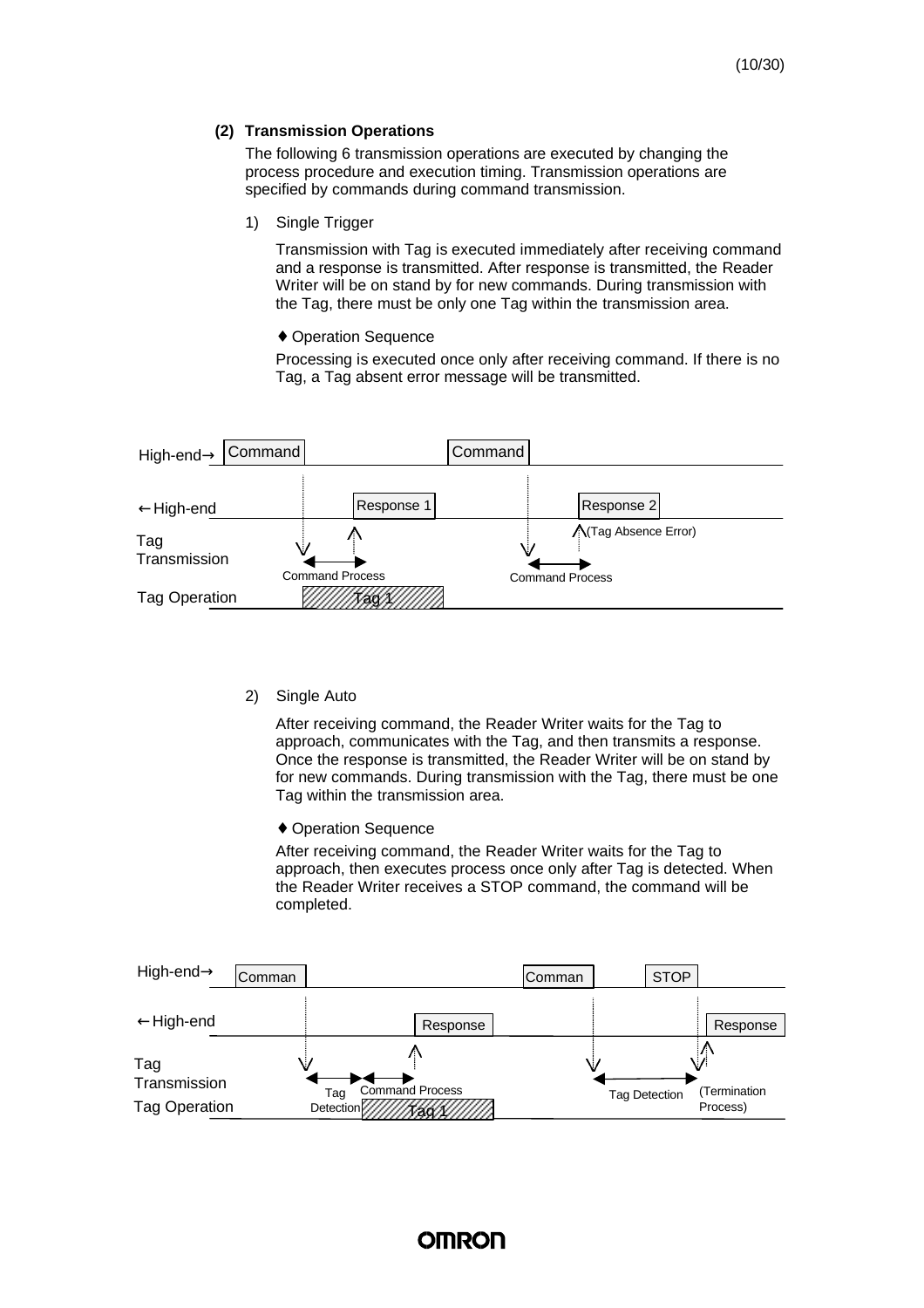3) FIFO Trigger

The Reader Writer will communicate with Tag immediately after receiving command and transmit response. After transmission is completed, the Reader Writer will prohibit Tag from operating. The Reader Writer will be on stand by for commands after response is transmitted. During transmission with Tag, there MUST BE AN OPERATIONAL TAG (A TAG THAT IS NOT PROHIBITED FROM OPERATION) within the transmission area. When this command is executed, the Reader Writer automatically activates "Oscillation Mode"

#### ♦ Operation Sequence

Upon receiving command, the Reader Writer will execute process once only. If there is no Tag, a Tag absence error will be transmitted. During processing of the command, Tag will become inoperative, and thus Tags that have completed transmissions will not respond to the next command. Oscillation will continue after command is processed.



4) FIFO Auto

The Reader Writer will await Tag to approach after receiving command, then communicate with Tag and transmit response. After transmission is completed, the Reader Writer will prohibit Tag from operating. The Reader Writer will be on stand by after response transmission is completed. During transmission with the Tag, there MUST BE AN OPERATIONAL TAG (A TAG THAT IS NOT PROHIBITED FROM OPERATION) within the transmission area. When this command is executed, Module automatically activates "Oscillation Mode."

#### ♦ Operation Sequence

After receiving command, the Reader Writer waits for the Tag to approach, then executes process once only after Tag is detected. During processing of the command, Tag will become inoperative, and thus Tags that have completed transmissions will not respond to the next command. Oscillation will continue after command is processed. When the Reader Writer receives a STOP command, the command will be completed. However, oscillation after completion of command continues.



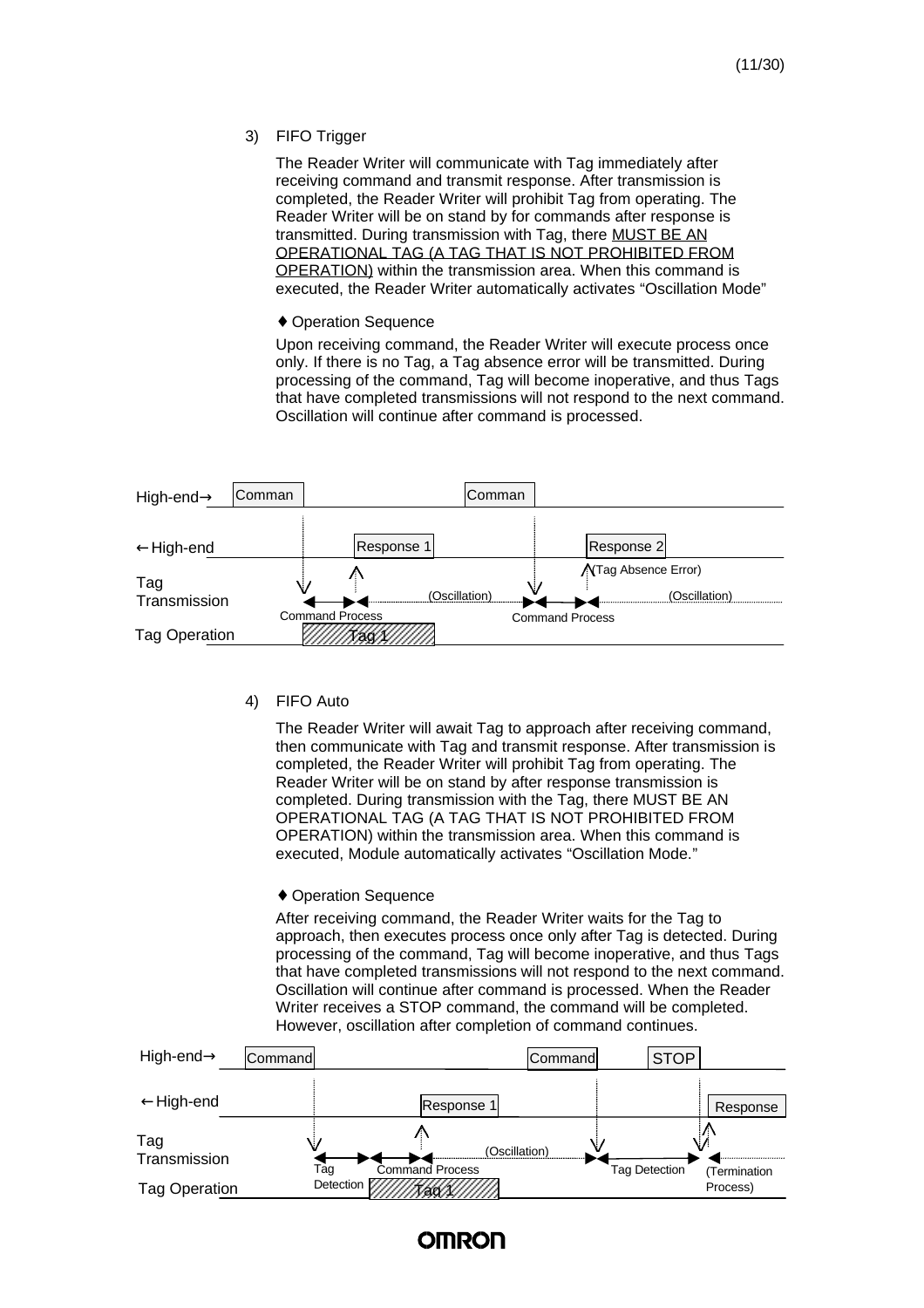5) FIFO Continue

After waiting for the Tag to approach, then communicates with the Tag and transmits a response. After transmission is completed, Tag will become inoperative. After transmitting a response, the Reader Writer will await Tag to approach again if it receives [ACK], and CONTINUE UNTIL THE READER WRITER RECEIVES A STOP COMMAND. When communicating with the Tag, THERE MUST BE ONLY ONE ACTIVE TAG within the transmission area.

♦ Operation Sequence

Upon receiving the command, the Reader Writer awaits Tag to approach. When Tag is detected, the Reader Writer executes command and transmits a response. Afterwards, when [ACK] is received, the Reader Writer repeats the same operation. Once process is executed on a Tag, the Tag becomes inoperative, and thus a Tag will only be processed once. When the Reader Writer receives a STOP command, processing will stop.

| Comman<br>High-end $\rightarrow$ |                        |               | <b>ACK</b>              |            | <b>NACK</b> |               | <b>STOP</b> |
|----------------------------------|------------------------|---------------|-------------------------|------------|-------------|---------------|-------------|
| $\leftarrow$ High-end            |                        | Response 1    |                         | Response 2 |             | Response 2    |             |
|                                  |                        |               |                         |            |             |               |             |
| Tag<br>Transmission              | Tag<br>Detection       | (Oscillation) | Tag<br><b>Detection</b> |            |             | (Oscillation) | ୰           |
| <b>Tag Operation</b>             | <b>Command Process</b> | ,,,,          | <b>Command Process</b>  |            |             |               |             |

6) FIFO Repeat

After waiting for the Tag to approach, then the Reader Writer communicates with the Tag and transmits a response. After transmission is completed, Tag will become inoperative. THE READER WRITER WILL CONTINUE PROCESS UNTIL IT RECEIVES A STOP COMMAND. When communicating with the Tag, THERE MUST BE ONLY ONE ACTIVE TAG (A TAG THAT IS NOT PROHIBITED FROM OPERATION) within the transmission area.

♦ Operation Sequence

Upon receiving the command, the Reader Writer awaits Tag to approach. When Tag is detected, the Reader Writer executes command and transmits a response. Afterwards, the Reader Writer repeats the same operation. Once process is executed on a Tag, the Tag becomes inoperative, and thus a Tag will only be processed once. When the Reader Writer receives a STOP command, processing will stop.

| High-end→ Command                    |                  |                      |                                        |                       |                  | ISTOP  |                         |
|--------------------------------------|------------------|----------------------|----------------------------------------|-----------------------|------------------|--------|-------------------------|
|                                      |                  |                      |                                        |                       |                  |        |                         |
| $\leftarrow$ Hiah-end                |                  | Response             |                                        | Response 2            | Response 3       |        | Respons                 |
| Tag                                  | Tag<br>Detection | Tag<br>Detection     |                                        | ∧Tag<br>Detection<br> | Taq<br>Detection | .4<br> |                         |
| Transmission<br><b>Tag Operation</b> | Command          | ////////460/0/////// | <b>Command Process Command Process</b> |                       |                  |        | Termination<br>Process) |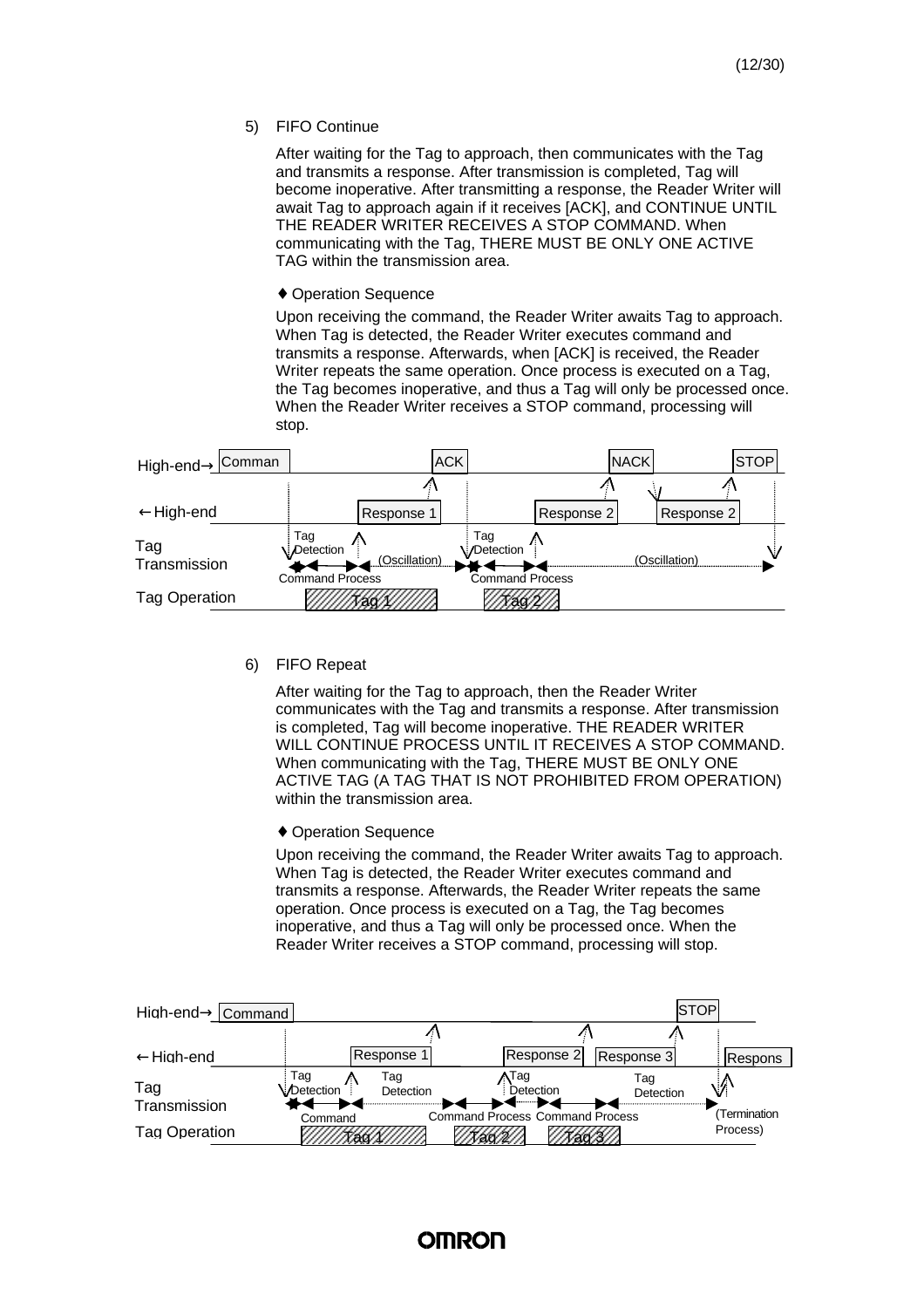### **4. Controlling the Reader Writer from High-end Devices**

#### **4.1 Communication Frame**

Frame format consists of 16 different types of data, "0" ~ "F," in units of evennumber characters and a terminator [CR] (ASCII Code: 0Dh).

| Data section: within 272 characters (in even numbers) |  |
|-------------------------------------------------------|--|
|-------------------------------------------------------|--|

|      |        | Data section. Within 272 characters (in even numbers) |        |                   |
|------|--------|-------------------------------------------------------|--------|-------------------|
| Jata | Data 2 | .                                                     | Data n | <b>Terminator</b> |

| Data       | Number of<br>character<br>s | <b>Details</b>                                                     |
|------------|-----------------------------|--------------------------------------------------------------------|
| ⊺ext       | $0 - 272$                   | Parameters of each command (" $0$ " ~ "F")                         |
| Terminator |                             | Code [CR] (0Dh) indicating the completion of transmission<br>frame |

#### **(Communication Control Procedure)**

Receipt commences when a character is received first, and when [CR] is received, the frame is recognised as finished. If the interval between data exceeds 2 seconds, a transmission error will be detected. A frame error completion code (error code: 18) is sent as a response to the high-end device from the Reader Writer.

#### **4.2 Command/Response Format**

#### **n Command**

The communication frame consists of command, transmission option, and parameters. The transmission option can only be attached to commands 01 ~ 08.

| Command                                 |  | Transmission<br>option |  |  | Parameter 1 |  | $\cdot$ $\cdot$ $\cdot$ |  | Parameter n I | Terminator |  |  |
|-----------------------------------------|--|------------------------|--|--|-------------|--|-------------------------|--|---------------|------------|--|--|
|                                         |  |                        |  |  |             |  |                         |  |               | СR         |  |  |
| Transmission<br>Data code specification |  |                        |  |  |             |  |                         |  |               |            |  |  |

#### **n Response**

The communication frame consists of a completion code, parameters and a terminator.

| Termination<br>code |  | Parameter 1 | $\cdots$ |  | Parameter n | Terminator |
|---------------------|--|-------------|----------|--|-------------|------------|
|                     |  |             |          |  |             |            |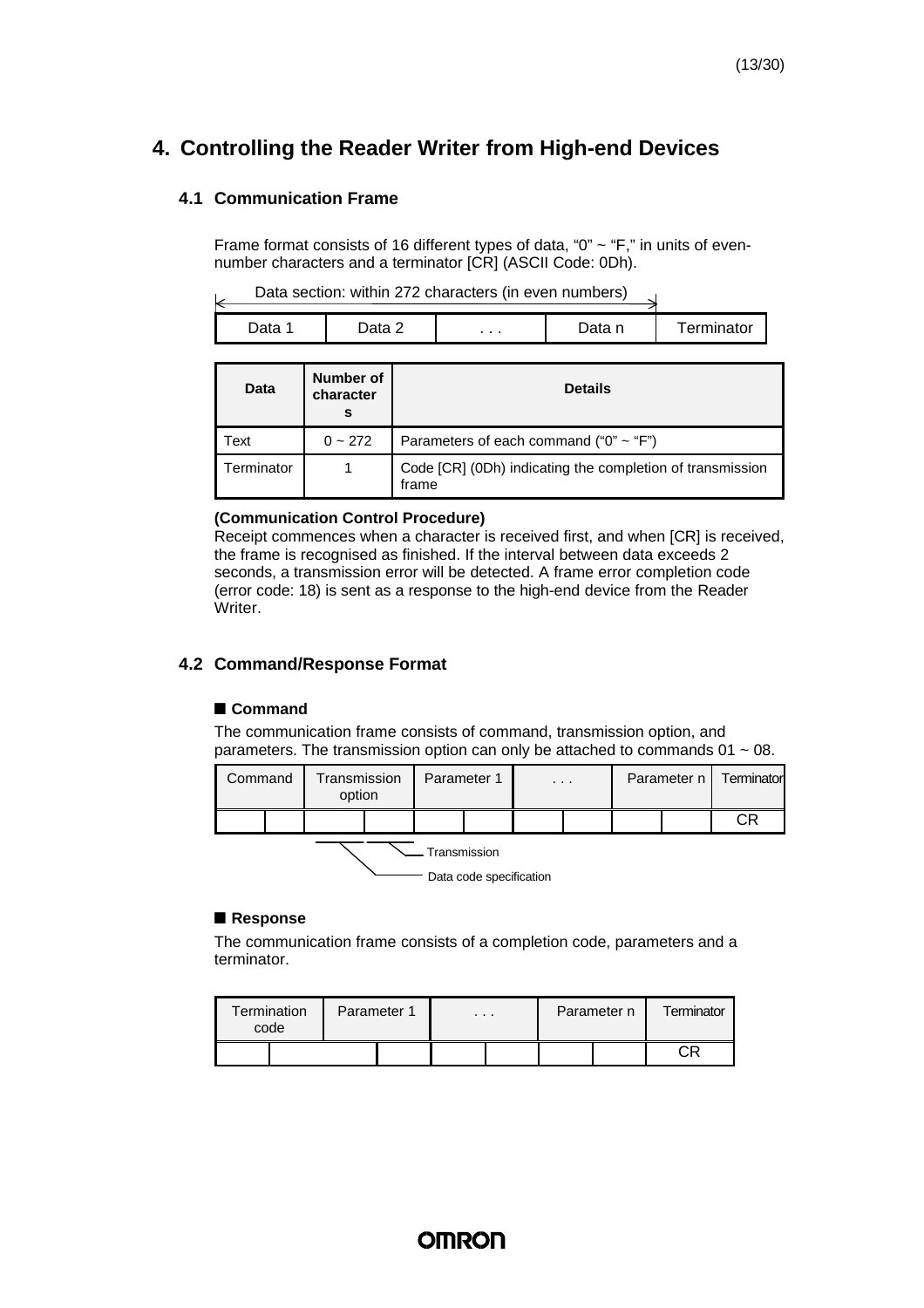#### **(1) Commands**

Specifies the process of the Reader Writer. The following commands are available.

| Command                 | <b>Numbe</b>      | <b>Description</b>                                                 |
|-------------------------|-------------------|--------------------------------------------------------------------|
| <b>Name</b>             | r                 |                                                                    |
| Read                    | 01                | Reads Tag Memory data in unit of pages                             |
| Write                   | 02                | Writes data onto Tag Memory in unit of pages                       |
| <b>Multiple Write</b>   | 03                | Writes the same data onto Tag Memory in unit of pages              |
| <b>Byte Write</b>       | 04                | Writes data onto Tag Memory in unit of bytes                       |
| <b>Write Protection</b> | 08                | Specifies setting or releasing write protection per page           |
| <b>ACK</b>              | 11                | Is sent when High-end device successfully receives data            |
| <b>NACK</b>             | $12 \overline{ }$ | Is sent when High-end device does not receive data<br>successfully |
| <b>STOP</b>             | 13                | Stops processing of command being executed                         |
| Oscillation ON          | 14                | Activates Oscillation Mode on the Antenna                          |
| Oscillation Off         | 15                | Stops Oscillation Mode on the Antenna                              |
| Test                    | 10                | Transmits data received directly back to High-end device           |

#### **(2) Transmission Option**

Data code and transmission operations are specified by the Transmission Option.

1) Code Specification for Data

When using commands 01 through 08, specify what kind of code communication will be conducted between the high-end unit and the Reader Writer for reading or writing data.

When using the write protection command (08), please specify code as HEX code ("0").

l HEX Code Specification: "0"

Data code within Tag is transformed into a 2-digit hexadecimal upon communication. The types of characters uses will be "0" ~ "F," one of the 16 different types.

Ex) When Tag data is 4Fh ("0")

34h ("4") and 46h ("F") are transmitted.

l ASCII Code Specification: "1"

Data code within Tag is communicated as is. However, the control code (CR) 0Dh cannot be used for read or write data.

Ex) When Tag data is 4Fh ("0") 4Fh ("0") is transmitted.

2) Specifying Transmission Operations

Specifies transmission operations when command is one of 01 through 08.

| <b>Option</b>  | <b>Number</b> | <b>Details</b>                                        |  |  |  |  |  |  |
|----------------|---------------|-------------------------------------------------------|--|--|--|--|--|--|
| Single Trigger | 0             | Conducts transmission with Tag on Single Trigger Mode |  |  |  |  |  |  |
| Single Auto    |               | Conducts transmission with Tag on Single Auto Mode    |  |  |  |  |  |  |
| FIFO Trigger   | 8             | Conducts transmission with Tag on FIFO Trigger Mode   |  |  |  |  |  |  |
| FIFO Auto      | 9             | Conducts transmission with Tag on FIFO Auto Mode      |  |  |  |  |  |  |
| FIFO Continue  | A             | Conducts transmission with Tag on FIFO Continue Mode  |  |  |  |  |  |  |
| FIFO Repeat    | B             | Conducts transmission with Tag on FIFO Repeat Mode    |  |  |  |  |  |  |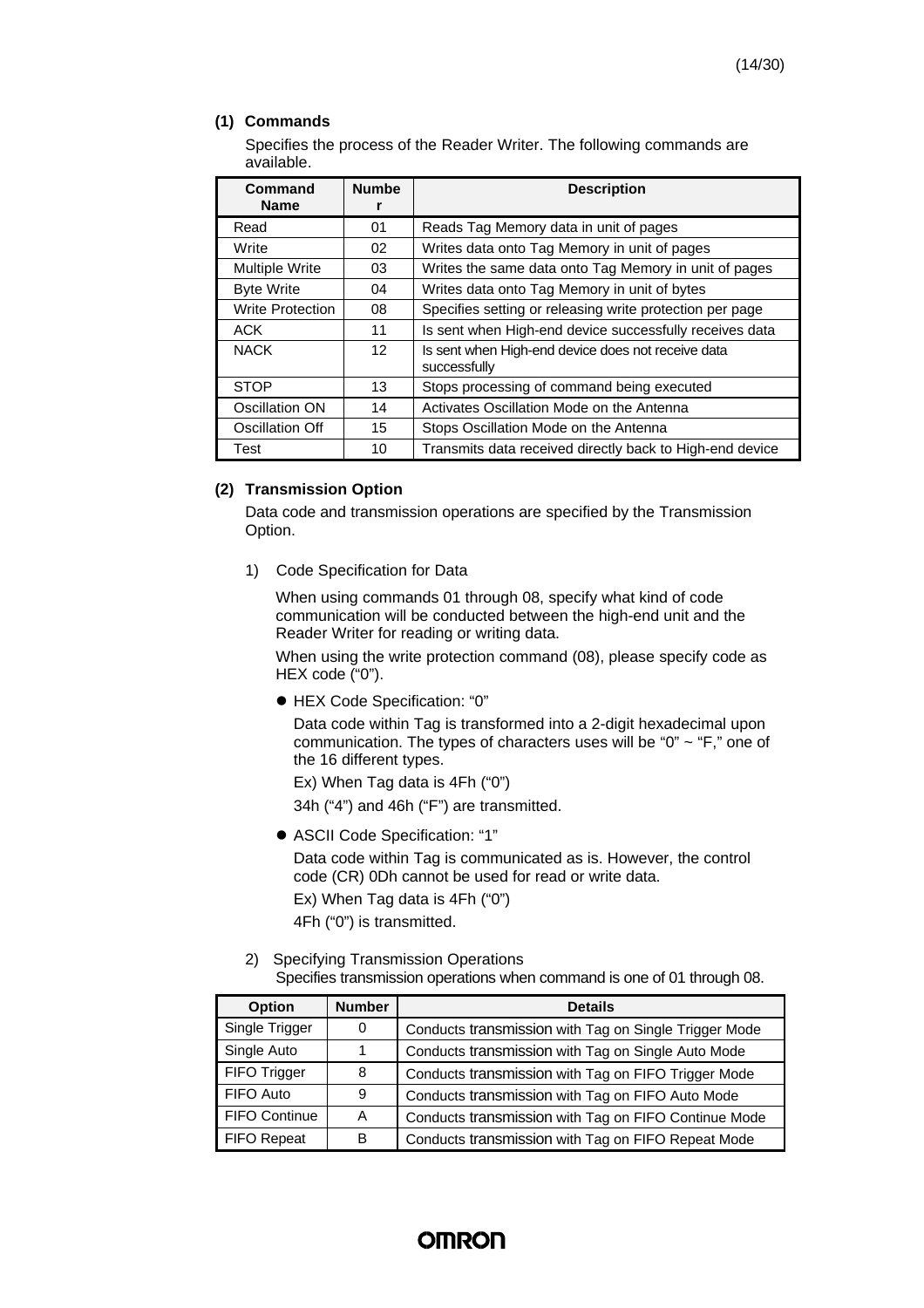#### **(3) Completion Code**

The Reader Writer will return the response to the high-end unit by transmitting a completion code. The definitions of the completion codes are as follows:

| <b>Class</b>                                          | <b>Completion</b><br>Code | <b>Name</b>                    | <b>Details</b>                                                                                                                                       |  |  |  |  |
|-------------------------------------------------------|---------------------------|--------------------------------|------------------------------------------------------------------------------------------------------------------------------------------------------|--|--|--|--|
| Normal end                                            | 00                        | Normal end                     | Normal operations completed.                                                                                                                         |  |  |  |  |
| Communication<br>Error between                        | 10                        | Parity error                   | *<br>There is a parity error in the command<br>received.                                                                                             |  |  |  |  |
| high-end unit<br>and Reader<br>Writer                 | 11                        | Framing error                  | There is a framing error in the command<br>received.                                                                                                 |  |  |  |  |
|                                                       | 12                        | Overrun error                  | There is an overrun error in the command<br>received.                                                                                                |  |  |  |  |
|                                                       | 14                        | Format error                   | The command format is not suitable for the<br>specification.<br>Ex) Command section is not defined;<br>page/address specification is incorrect, etc. |  |  |  |  |
|                                                       | 18                        | Frame length error             | When the receiving frame exceeds 273<br>characters.<br>When the intervals between the characters<br>being received exceeded 2 sec.                   |  |  |  |  |
| Transmission<br>Error between<br><b>Reader Writer</b> | 70                        | Transmission error             | Noise or other disruption occurred during<br>communication with Tag, and the<br>command cannot be executed properly.                                 |  |  |  |  |
| and Tag                                               | 71                        | Verification error             | Tag is dated or incapable of being written<br>correctly for physical reasons.                                                                        |  |  |  |  |
|                                                       | 72                        | Tag absence error              | Tag is not present near antenna at time of<br>Trigger commands execution.                                                                            |  |  |  |  |
|                                                       | 7A                        | Address<br>specification error | Page specification is incorrect.                                                                                                                     |  |  |  |  |
|                                                       | 7B                        | Outside of write<br>area error | There is a Tag in the area where reading is<br>possible but writing is not.                                                                          |  |  |  |  |
|                                                       | 7D                        | Write protection<br>error      | Write command was executed on a page<br>specified with write protection.                                                                             |  |  |  |  |
|                                                       | 7F                        | ID system error                | The Tag used is not to specification of<br>system.                                                                                                   |  |  |  |  |
| <b>Hardware Error</b>                                 | 7C                        | Antenna hardware<br>error      | There is a hardware problem on the<br>antenna.                                                                                                       |  |  |  |  |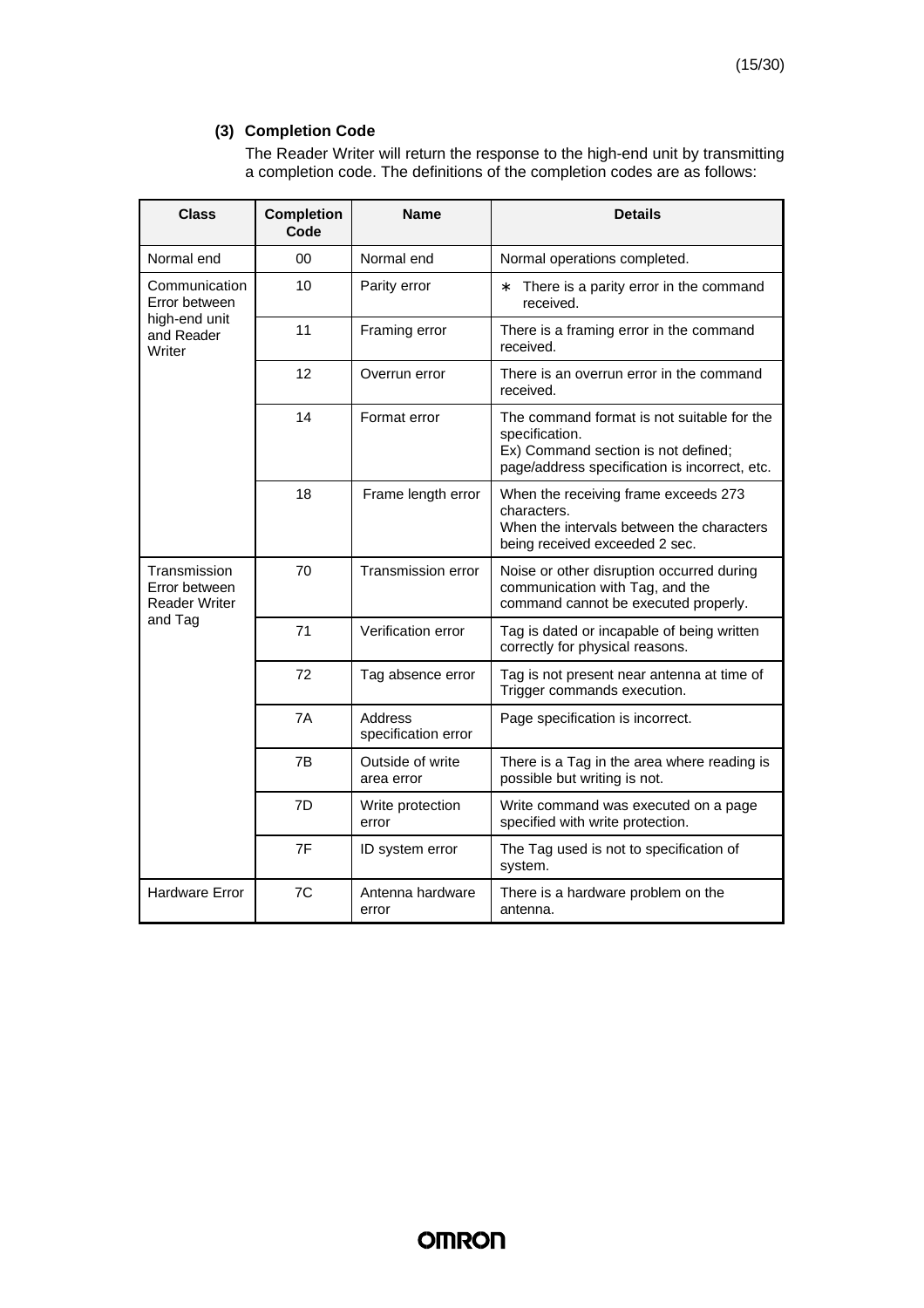#### **4.3 Commands Types and Responses**

#### **(1) Read**

Read command is used when data is to be read from the Tag. Data for any specified page may be read. The maximum number of pages that may be read at one time is 16.

#### **n Command**

The pages to be read as parameters will be transmitted. Page specifications shall be made by specifying the bit indicating the page as "1" and the other bytes as "0". This binary is converted to a hexadecimal and transmitted as a command. Pages can be specified at random.



\*0,1 bits should be specified as "0". When "1" is specified, it will be regarded as an error (error code 14).

#### **n Response**

The completion code ("00" when normal) and read data will be transmitted. The read data will be transmitted continuously according to the order of page specification. When an error occurs, the error code is transmitted as a completion code for the reply.

|                   | Completion code |          | Terminator |          |    |
|-------------------|-----------------|----------|------------|----------|----|
| $^{\prime\prime}$ | ″∩″             | (Data 1) | . .        | (Data n) | СR |

\*Data number  $n =$  specified page x 8 (2 characters each in HEX specifications, one character each in ASCII codes.)

#### <Command Example>

When reading all 6 pages from pages 1, 3,  $5 \sim 8$  using the single trigger mode with HEX specification:

0100000003D4 [CR]

(00000000000000000000001111010100b)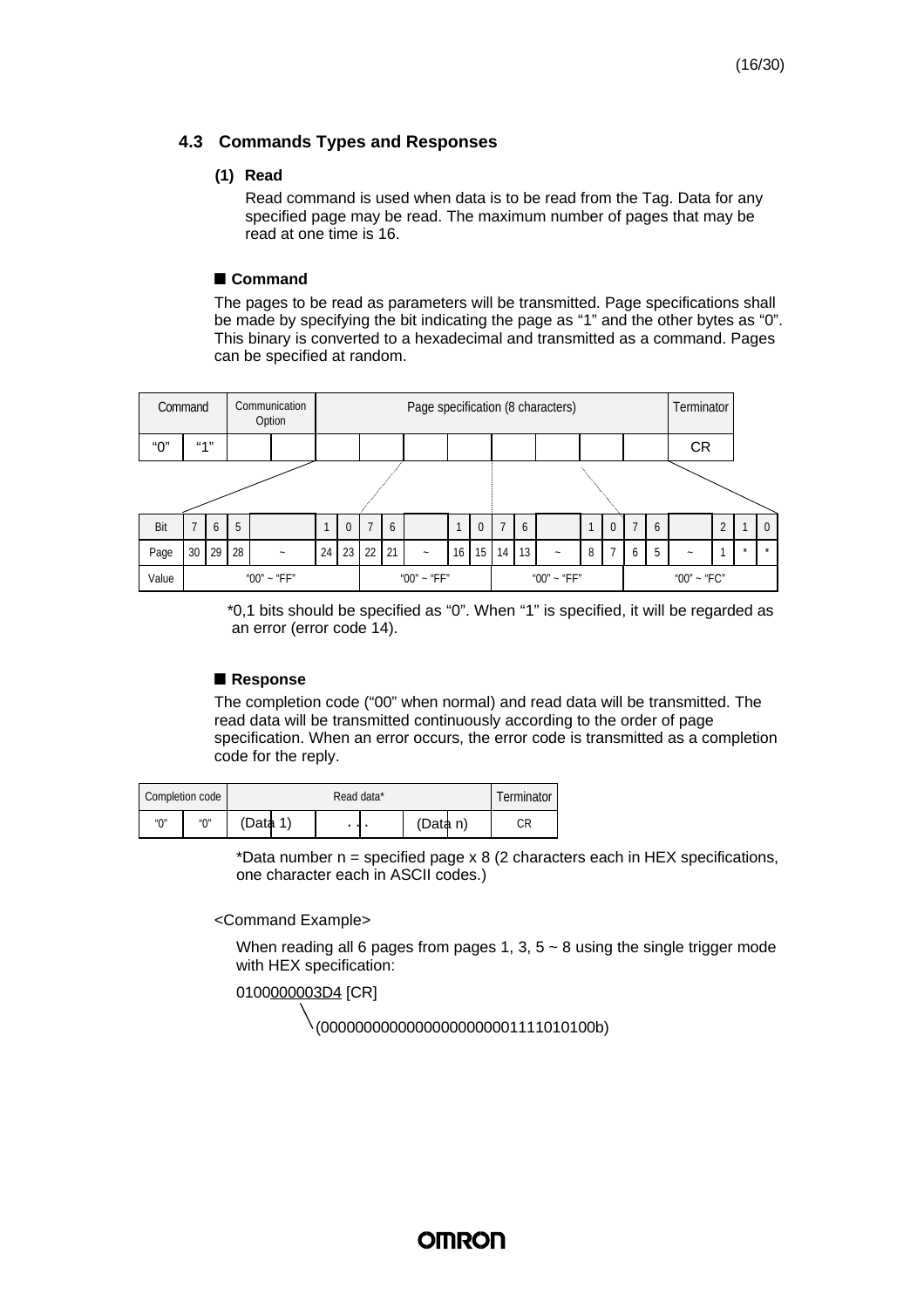#### **(2) Write**

The Write command is used when data is to be written onto the Tag Memory in units of pages. Data can be written on any specified page. The maximum number of pages onto which data may be written at one time is 16.

#### **n Command**

The pages to be written on, as parameters and the data to be written onto each page will be transmitted. Page specifications shall be made by specifying the bit indicating the page as "1" and the other bytes as "0". This binary is converted to a hexadecimal and transmitted as a command. Data to be written should be specified in the order of specification of the designated pages.

|       | Option<br>Command       |    |    |        |        |    |             | Page specification (8 characters) |    |        |                 |             | Data to be written* |    |                           |          |   |             |                |         |   |   |          |          |           |
|-------|-------------------------|----|----|--------|--------|----|-------------|-----------------------------------|----|--------|-----------------|-------------|---------------------|----|---------------------------|----------|---|-------------|----------------|---------|---|---|----------|----------|-----------|
| "0"   | $\mathbf{u} \mathbf{u}$ |    |    |        |        |    |             |                                   |    |        |                 |             |                     |    |                           | (Data 1) |   |             |                | $\cdot$ |   |   | (Data n) |          | <b>CR</b> |
|       |                         |    |    |        |        |    |             |                                   |    |        |                 |             |                     |    |                           |          |   |             |                |         |   |   |          |          |           |
|       |                         |    |    |        |        |    |             |                                   |    |        |                 |             |                     |    |                           |          |   |             |                |         |   |   |          |          |           |
| Bit   | 7                       | 6  | 5  |        |        |    | $\Omega$    |                                   | 6  |        |                 | $\Omega$    |                     | 6  |                           |          |   |             | $\overline{7}$ | 6       |   | ↑ |          | $\Omega$ |           |
| Page  | 30                      | 29 | 28 | $\sim$ | $\sim$ | 24 | 23          | 22                                | 21 | $\sim$ | 16 <sup>1</sup> | 15          | 14 <sup>1</sup>     | 13 | $\widetilde{\phantom{m}}$ |          | 8 |             | 6              | 5       | - |   | $**$     | $**$     |           |
| Value | "00" ~ "FF"             |    |    |        |        |    | "00" ~ "FF" |                                   |    |        |                 | "00" ~ "FF" |                     |    |                           |          |   | "00" ~ "FC" |                |         |   |   |          |          |           |

 $*$  Data number n = specified page x 8 (2 characters each in Hex data, one character each in ASCII code)

\*\* 0, 1 bits should be specified as "0". When "1" is specified, it will be regarded as an error (error code 14).

#### **n Response**

The completion code ("00" when successful) will be transmitted.

|     | Completion<br>code | Terminator |
|-----|--------------------|------------|
| "∩" | "∩"                | י י∩       |

<Command Example>

When writing 2 pages of data onto pages 8 and 9 using the FIFO repeat mode with ASCII specification:

021B00000600 (Data on page 8) (Data on page 9) [CR]

(000000000000000000000011000000000b)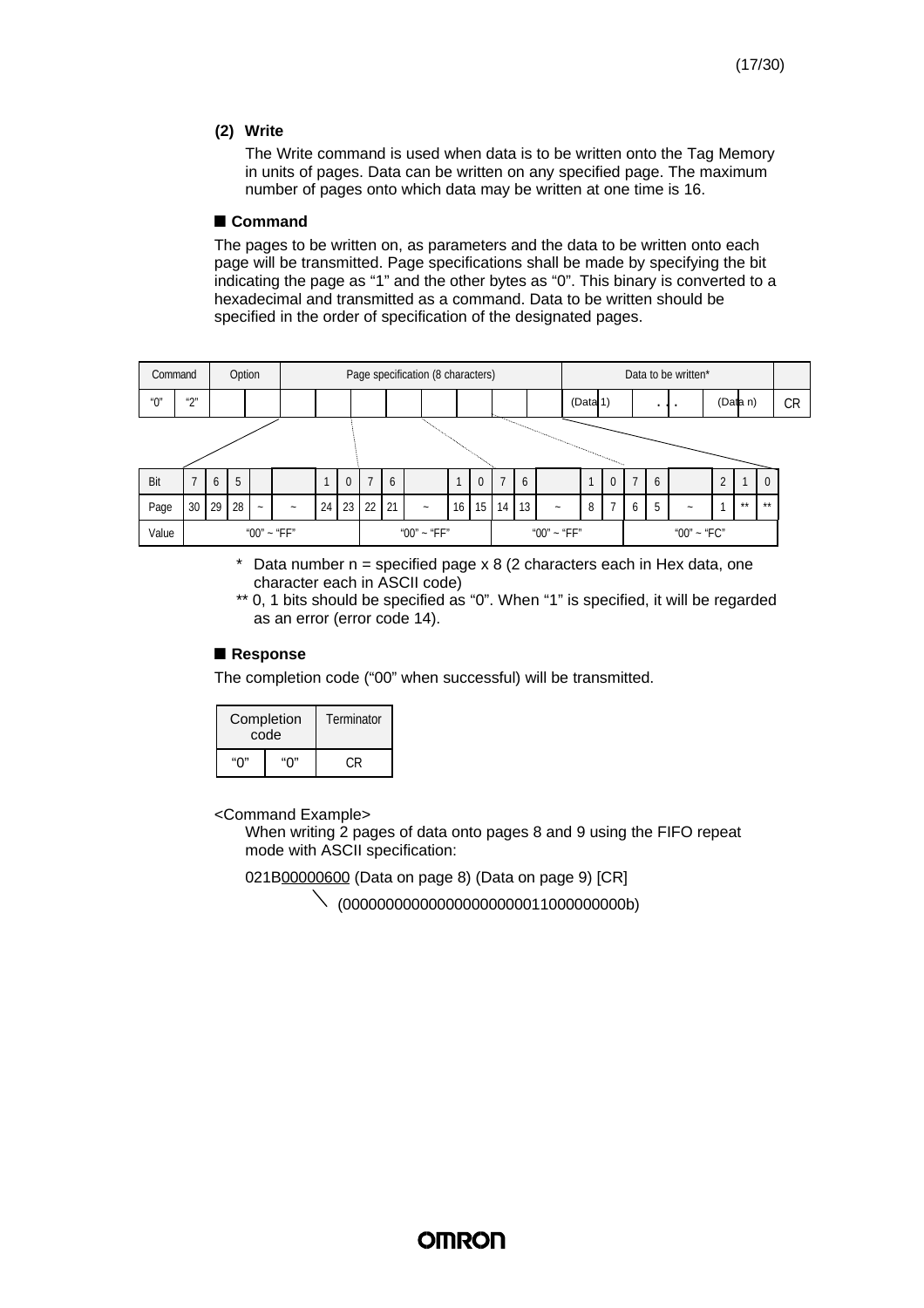#### **(3) Multiple Write**

The Multiple Write command is used when the same data is written in units of pages. Pages may be specified at random. There is no limit on the number of pages that may be written at one time.

#### **n Command**

The designated pages to be written as parameters and the data to be written onto each page is transmitted. Page specifications shall be made by specifying the bit indicating the page as "1" and the other bytes as "0". This binary is converted to a hexadecimal and transmitted as a command. Data to be written should be specified in the order of specification of the designated pages.



 $*$  Data number  $n = 8$  (2 characters each in Hex code, one character each in ASCII code)

\*\* 0, 1 bits should be specified as "0". When "1" is specified, it will be regarded as an error (error code 14).

#### **n Response**

The completion code ("00" when successful) will be transmitted.

|     | Completion<br>code | Terminator |
|-----|--------------------|------------|
| "∩" | "∩"                |            |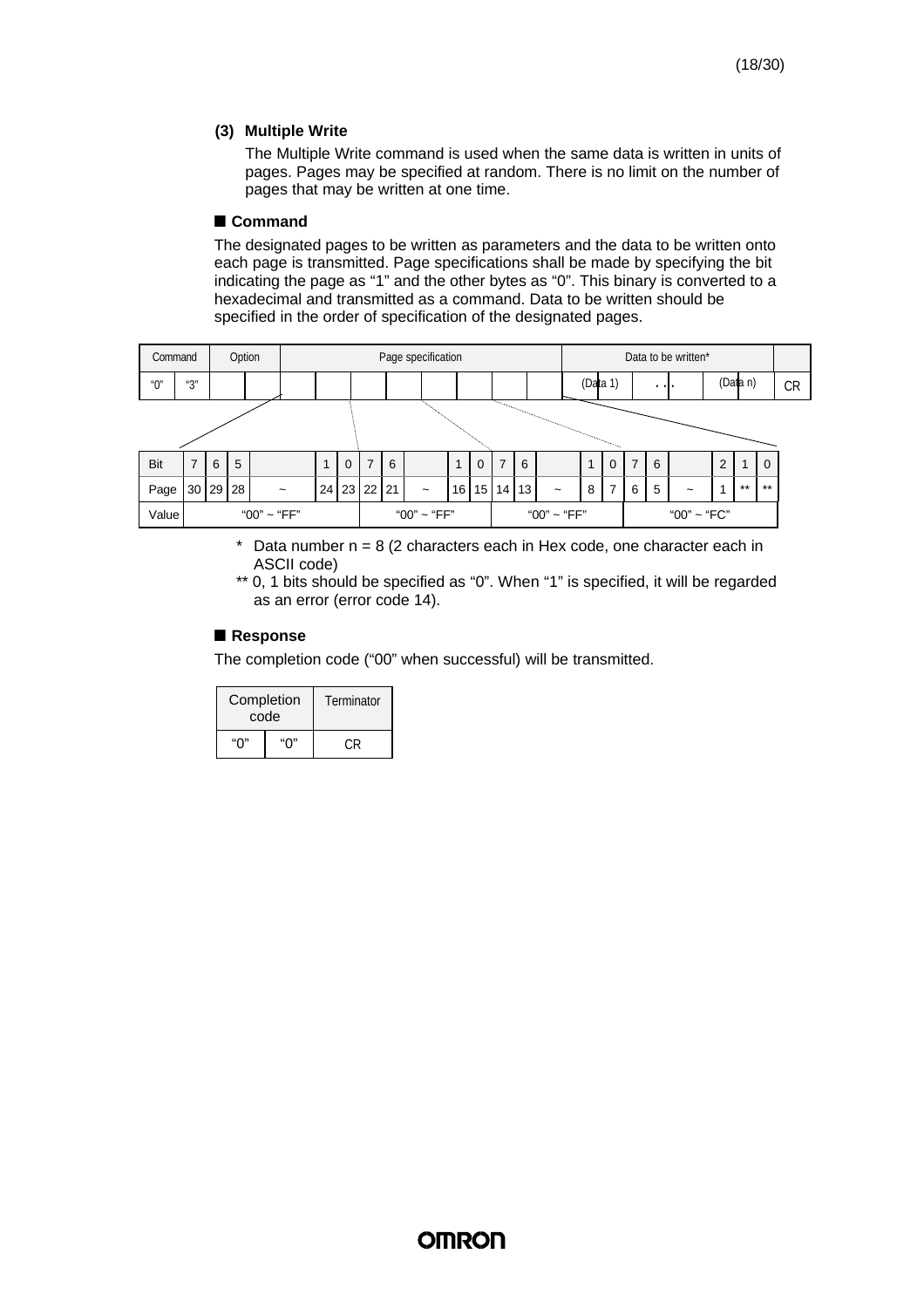#### **(4) Byte Write**

The Byte Write command is used when data is to be written onto the Tag in unit of Bytes. Data of any bytes can be written from the specified address. An area spanning over more than one page may be specified, but a maximum limit of 16 pages applies.

#### **n Command**

The area's leading address and the data to be written as parameters will be transmitted. The address may be specified within the range of 00h ~ EFh. The data to be written is to be specified in ascending order from the specified address.

| Command           |     | Option |  | Designated<br>Address |  | Data to be written* |  |  |  |  |  |          | erminator |  |
|-------------------|-----|--------|--|-----------------------|--|---------------------|--|--|--|--|--|----------|-----------|--|
| $^{\prime\prime}$ | "∆" |        |  |                       |  | (Data 1)            |  |  |  |  |  | (Data n) | СR        |  |

 $*$  Data number n = number of bytes to be written (2 characters each for HEX code, one character each for ASCII code.)

#### **n Response**

The completion code ("00" when normal) will be transmitted.

| Completion<br>code |     | Terminator |
|--------------------|-----|------------|
| "∩"                | "∩" | C.R        |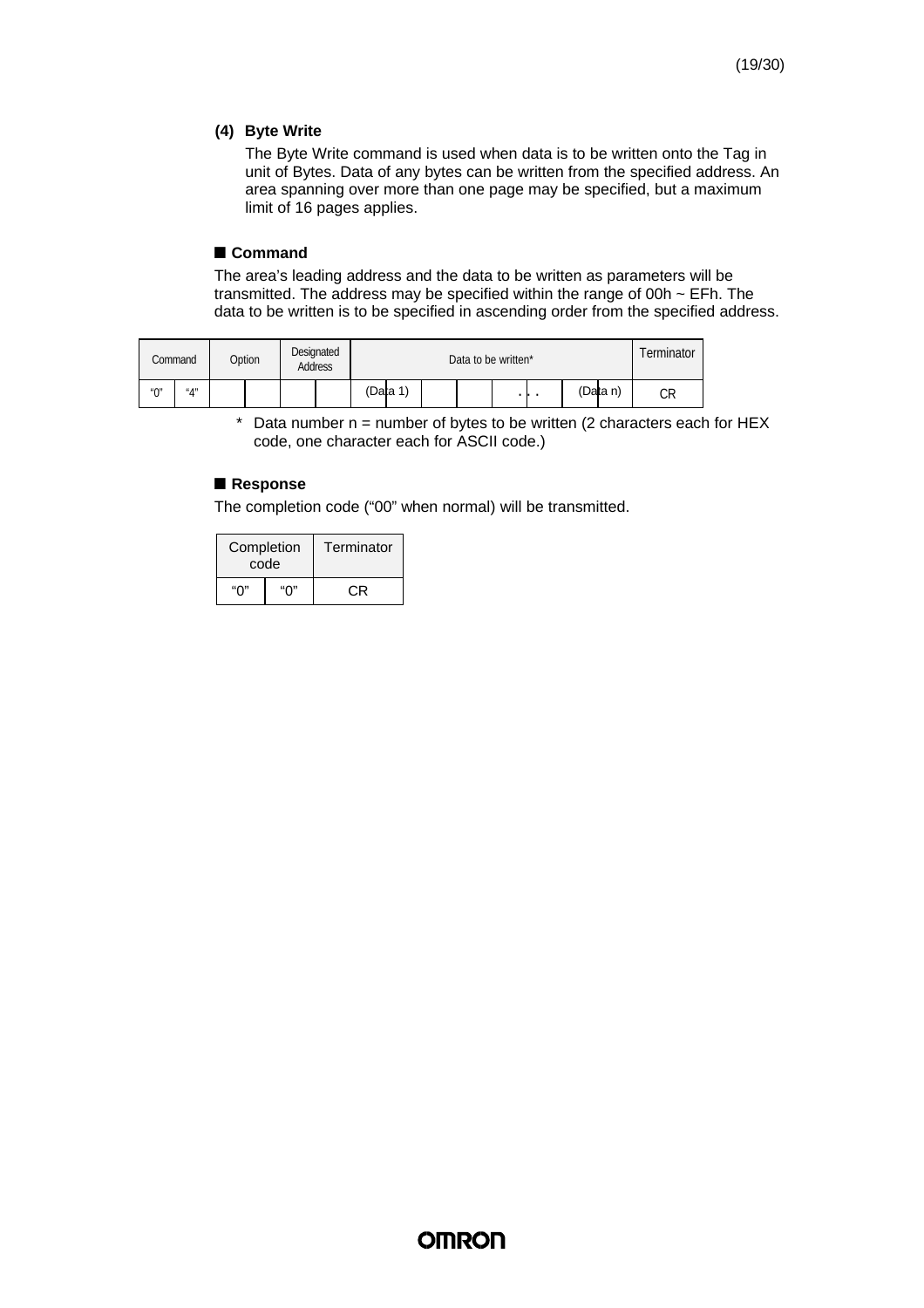#### **(5) Write Protection**

The Write Protection command is used to set or turn off write protection on Tag.

#### **n Command**

The pages to set or turn off write protection on as parameters will be transmitted. Page specifications shall be made by specifying the bit indicating the page as "1" and the other bytes as "0". This binary is converted to a hexadecimal and transmitted as a command. If set and turn off were specified for the same page, the set command will have priority.

The communication operation that may be specified as options, are 0 (single trigger) and 8 (FIFO trigger).



\* 0,1 bytes should be specified as "0". When "1" is specified, it will be regarded as an error (error code 14).

#### **n Response**

The completion code ("00" when normal) and write protection status information will be transmitted.

| Command |         |   |       |                       |  |          |   |             | Setting specification (8 characters) |                 |          |   |       |                       |   |   |   |             |   |             |
|---------|---------|---|-------|-----------------------|--|----------|---|-------------|--------------------------------------|-----------------|----------|---|-------|-----------------------|---|---|---|-------------|---|-------------|
| "0"     | " $0$ " |   |       | (Data 1)              |  | (Data 2) |   |             | (Data 3)                             |                 | (Data 4) |   |       | CR                    |   |   |   |             |   |             |
|         |         |   |       |                       |  |          |   |             |                                      |                 |          |   |       |                       |   |   |   |             |   |             |
|         |         |   |       |                       |  |          |   |             |                                      |                 |          |   |       |                       |   |   |   |             |   |             |
| Bit     | 7       | 6 | 5     |                       |  | $\Omega$ | 7 | 6           |                                      |                 | $\Omega$ | 7 | 6     |                       | ◢ | 7 | 6 |             | 2 | $\mathbf 0$ |
| Page    | 30      |   | 29 28 | $\tilde{\phantom{a}}$ |  |          |   | 24 23 22 21 | ∼                                    | 16 <sup>1</sup> | 15       |   | 14 13 | $\tilde{\phantom{a}}$ | 8 | 6 | 5 | ~           | 4 | $\star$     |
| Value   |         |   |       | "00" ~ "FF"           |  |          |   |             | "00" ~ "FF"                          |                 |          |   |       | "00" ~ "FF"           |   |   |   | "00" ~ "FC" |   |             |

\* 0, 1 bits are indicated as "0".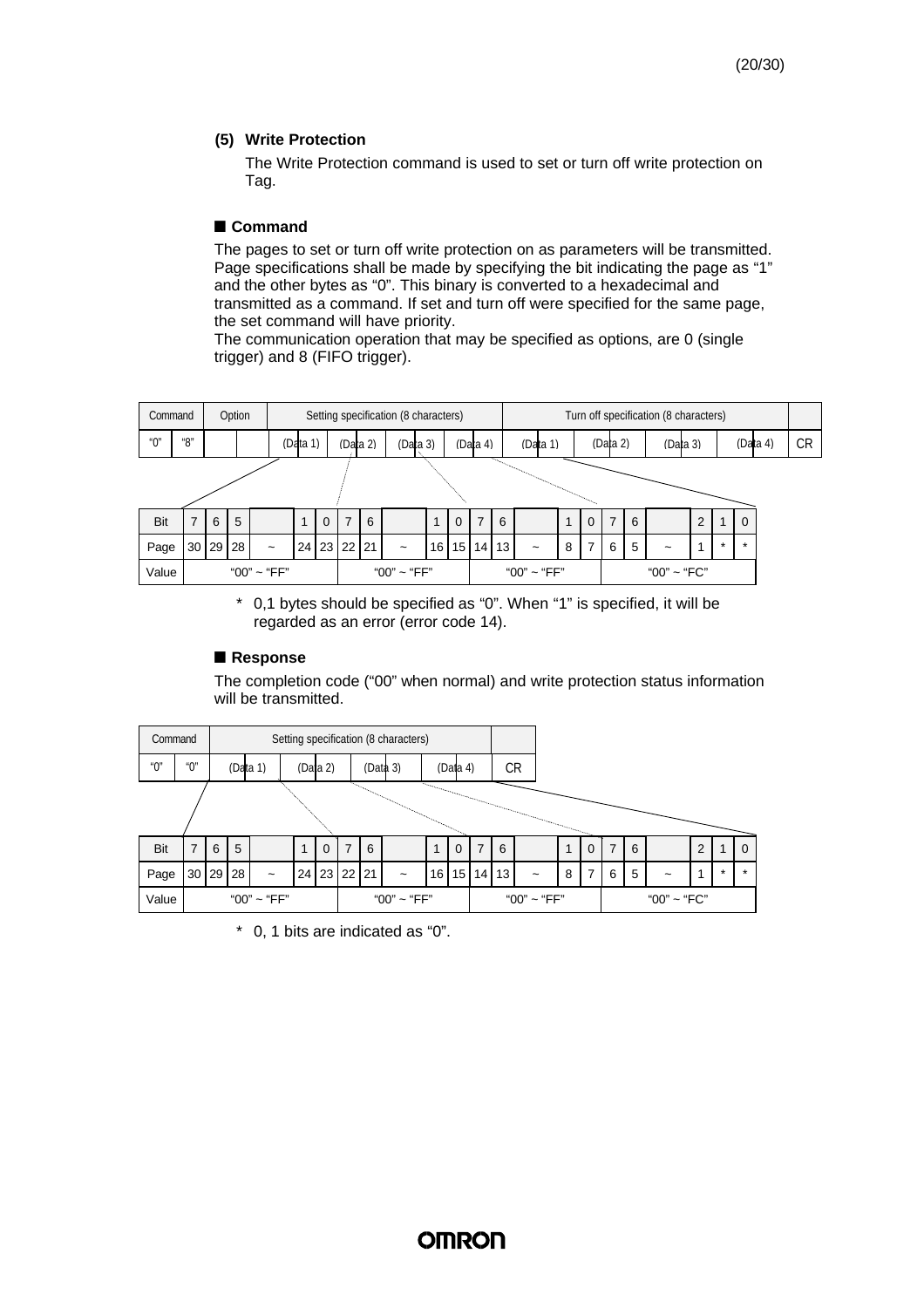#### **(6) ACK**

ACK is transmitted after receiving the response during FIFO Continue operation, and it allows reading of the following:

#### **n Command**

| Command |         | Terminator |
|---------|---------|------------|
| 6411    | 66 4 33 |            |

#### **n Response**

There is no response.

#### **(7) NACK**

When the High-end device was not able to receive a response correctly, NACK is transmitted to demand the response to be transmitted again. When the Reader Writer receives this command, the most recent response will be transmitted again.

#### **n Command**

| Command   |     | Terminator |
|-----------|-----|------------|
| $66 - 11$ | ແຕກ |            |

#### **n Response**

The most recent response will be transmitted again.

#### **(8) STOP**

The STOP command is used to stop the Reader Writer executing a command. When the Reader Writer receives this command, it immediately stops the execution of the current command and sets on stand by mode for a new command.

#### **n Command**

| Command   |     | Terminator |
|-----------|-----|------------|
| $66 - 11$ | "ລ" | ب ∙        |

#### **n Response**

| Completion | Code | Terminator |
|------------|------|------------|
| "∩"        | "∩"  | C.R        |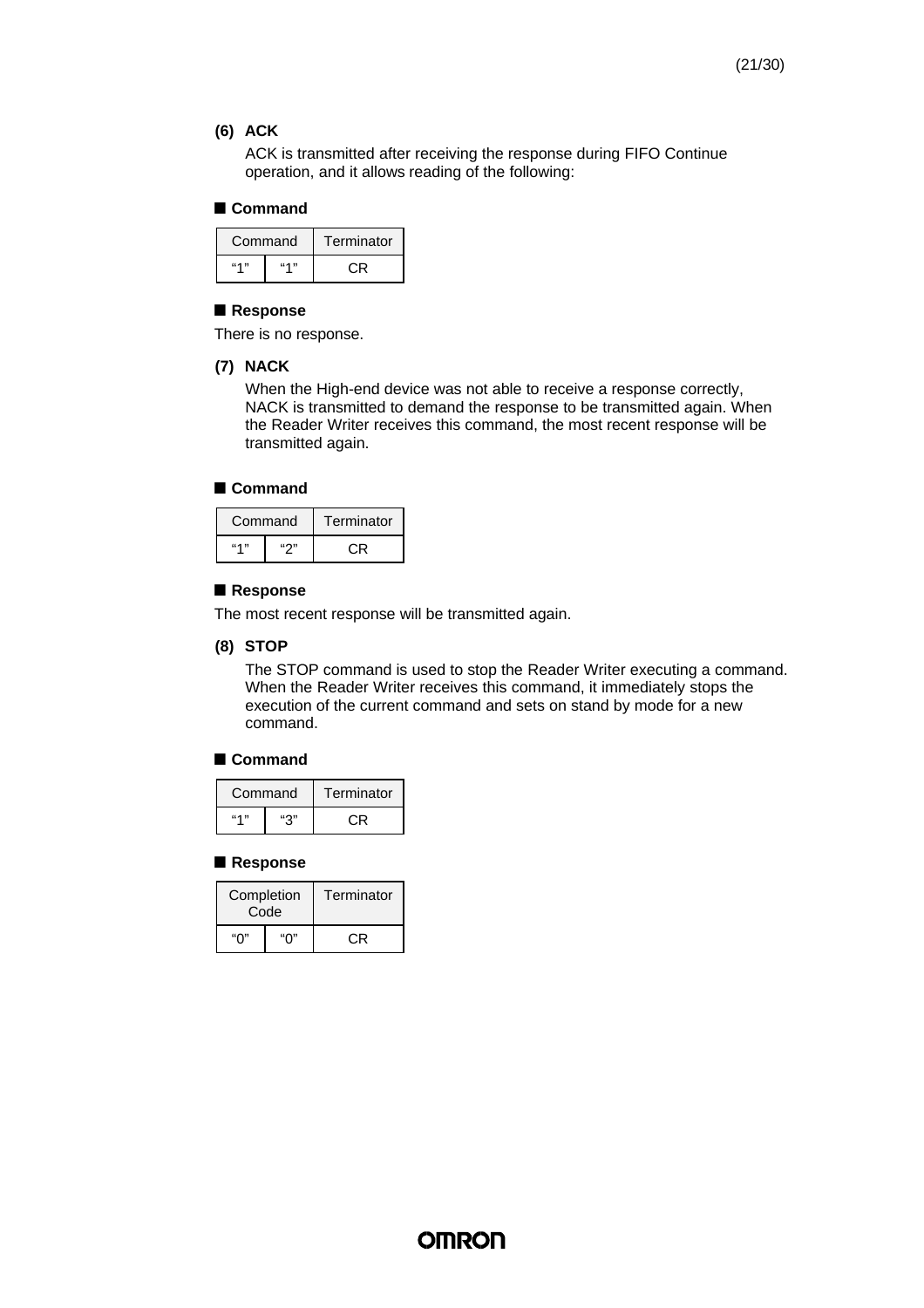#### **(9) Oscillation ON / OFF**

The Oscillation ON / OFF command specifies the oscillation of the antenna.

### **n Command**

Oscillation ON **OSCILLA** Oscillation OFF

|         | Command | Terminator |         | Command | Termin |  |
|---------|---------|------------|---------|---------|--------|--|
| 66.4.33 | ``A"    | םי         | 66.4.33 | "5"     |        |  |

|                | Command | Terminator | Command        |     | Terminator |  |
|----------------|---------|------------|----------------|-----|------------|--|
| 66 <b>A</b> 33 | ``A"    |            | <b>66.4.33</b> | "5" | םי         |  |

#### ■ Response

| <b>Completion Code</b> | Terminator |     |
|------------------------|------------|-----|
| "∩"                    | "∩"        | C.R |

#### **(10)Test**

The Test command is to conduct transmission tests on the communication to the High-end device. When the Reader Writer receives this command, it transmits the same command to the High-end device.

#### **n Command**

| Command   |           |         | Test Data       | Terminator |       |    |    |
|-----------|-----------|---------|-----------------|------------|-------|----|----|
| $66 - 11$ | $``\cap"$ | 'Data 1 | $\cdot$ $\cdot$ |            | 'Data | n) | СR |

#### **n Response**

| Completion | code |          | Test Data (Same data as the command) |  |          | Terminator |
|------------|------|----------|--------------------------------------|--|----------|------------|
| "∩"        | "∩"  | (Data 1) |                                      |  | (Data n) | CR         |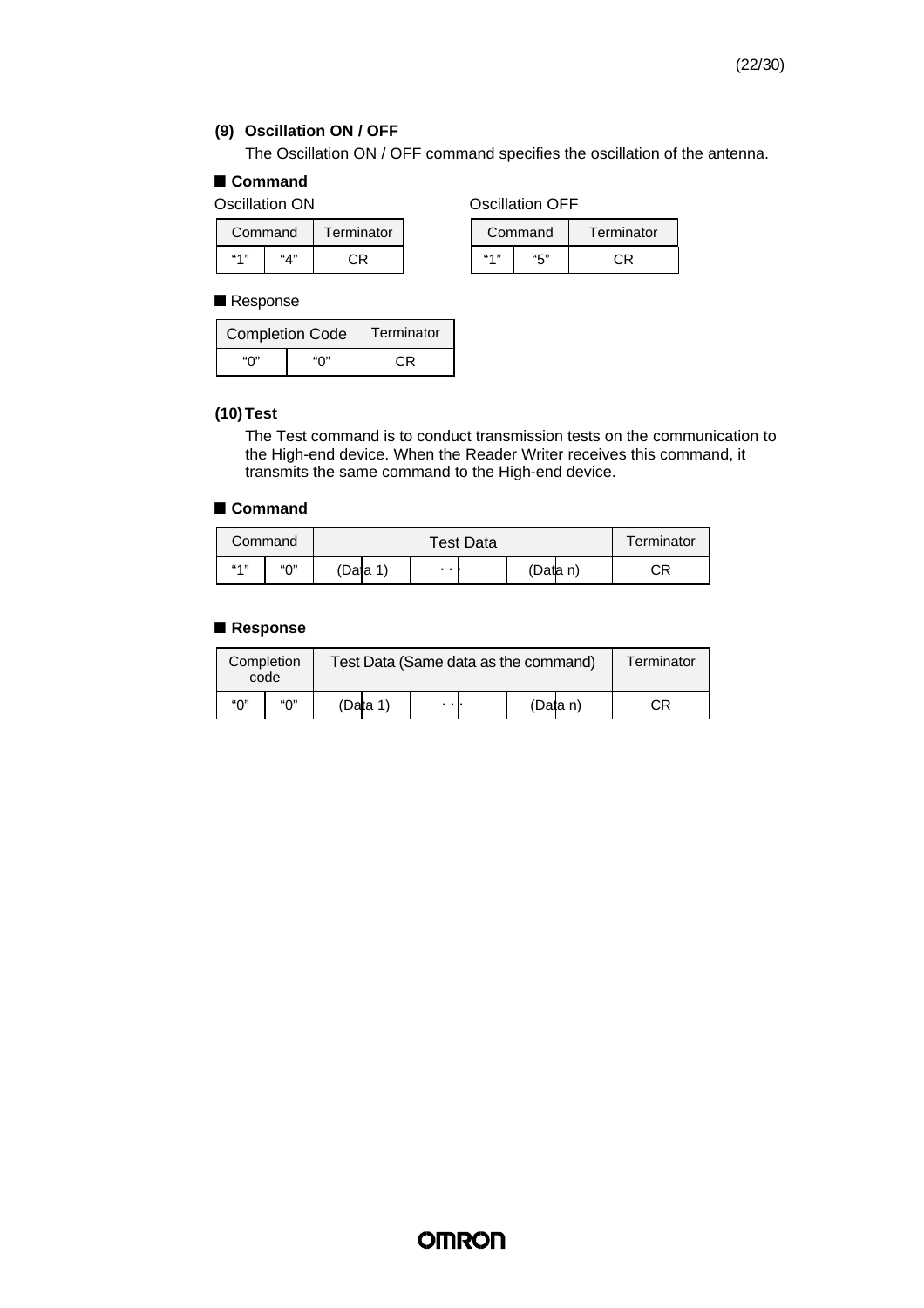### **5. Transmission Specification (Reference Values)**

#### **5.1 Transmission Distance**

The transmission distance specifications are as follows. Please take note that transmission distance is subject to change, depending on installation requirements. Please refer to "6. The Influence of Requirements of Use on Transmission Distance."

| Tag               | <b>Transmission</b><br><b>Distance</b> |              |
|-------------------|----------------------------------------|--------------|
| Model V700-D13P31 | Still                                  | $8 - 43$ mm  |
|                   | In motion                              | $20 - 43$ mm |
| Model V700-D13P21 | Still                                  | $8 - 43$ mm  |
|                   | In motion                              | $20 - 43$ mm |

**Note 1**. The read distance and write distance are the same

**2**. The values indicated above are based on the assumption that there is no axis variation.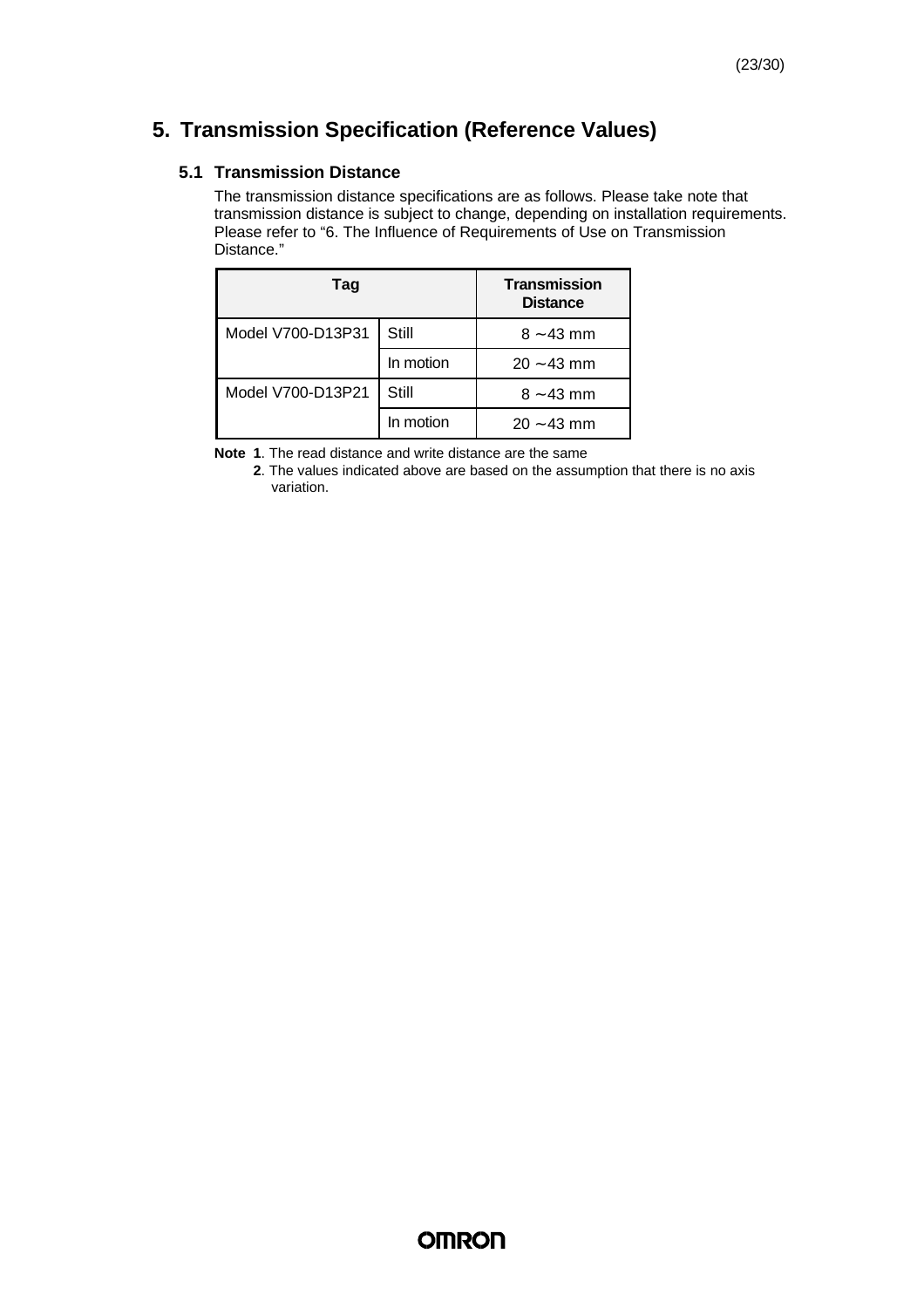#### **5.2 Transmission Area**

- Reader Writer: Model V700-HMD11
- Tag: Model V700-D13P31 / Model V700-D13P21

The transmission area diagram going through the center of the antenna and indicated on a flat surface vertical to the antenna surface is as indicated below. Read / write are the same area.

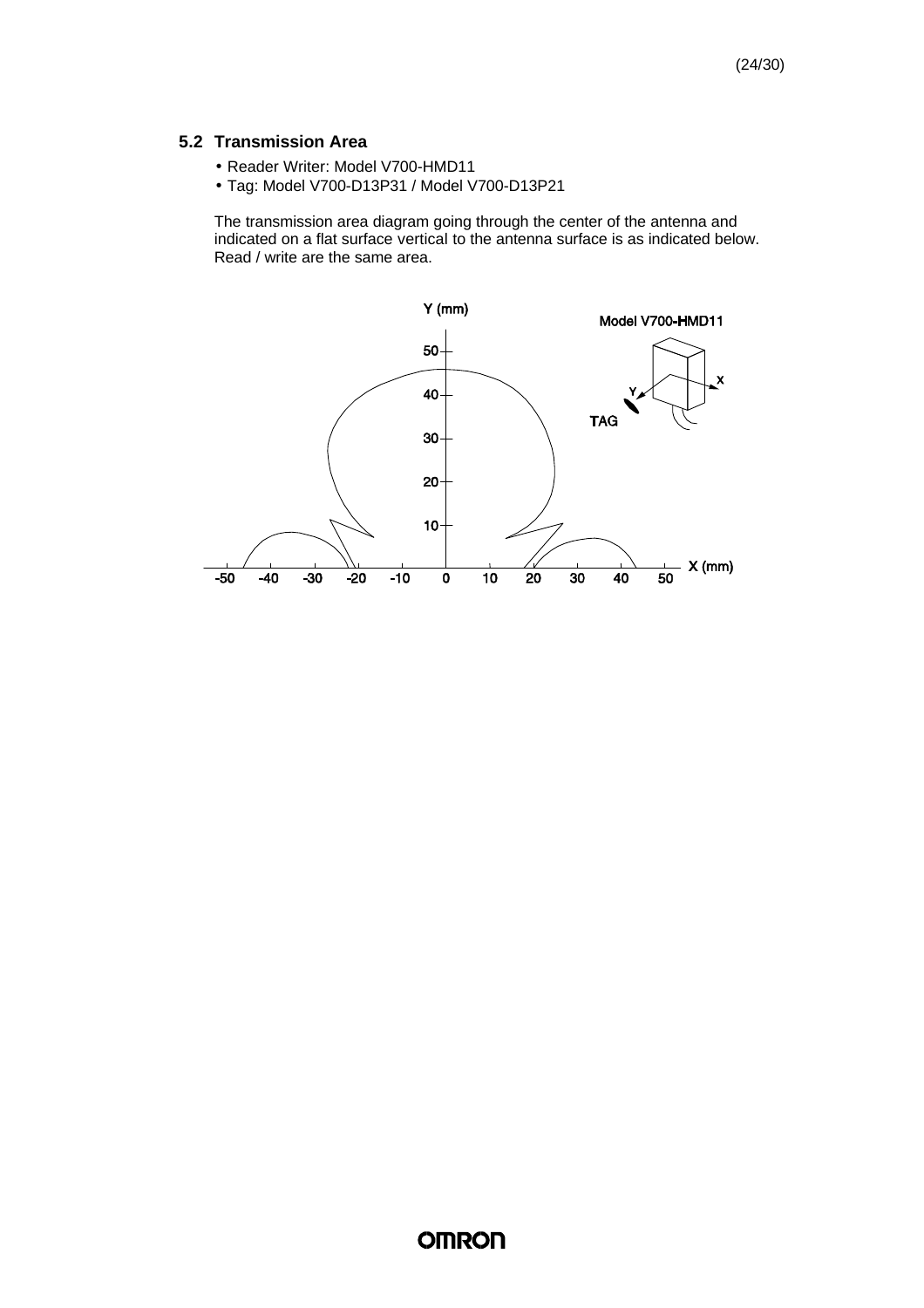#### **5.3 Communication Time**

The Model V700 Series has two communication times: the transmission time and the TAT (Turn Around Time).

#### **(1) Transmission Time**

This is the transmission processing time between the Reader Writer and the Tags. This time varies in accordance with the number of pages to be read / written.

The transmission time values are as indicated below. This value is estimated based on the assumption that the transmission operation is on trigger mode and that there is no interference in transmission due to noise and other causes.



#### **(2) TAT**

This is the time required for the high-end unit to transmit a command to the Reader Writer, and to complete receipt of a response. This time varies in accordance with the transmission speed and the communication control mode.

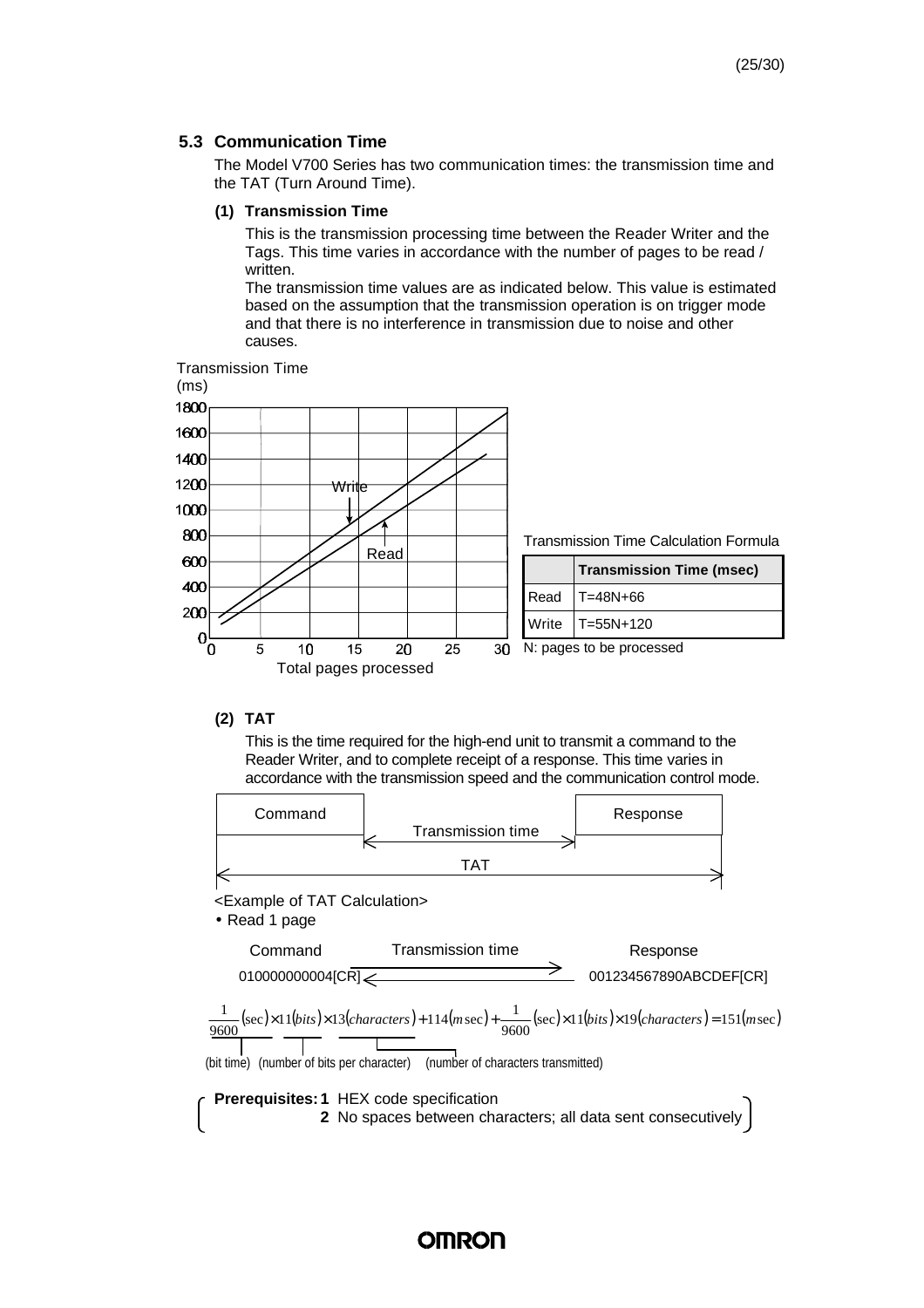### **6. The Influence of Requirements of Use on Transmission Distance (Reference Values)**

When using the Reader Writer, transmission distance varies in accordance with the requirements of use (the existence / non-existence of metal objects in the vicinity, the use /non-use of multiple Reader Writer, power voltage value, etc.). This section indicates how such requirements and changes in them affect communication distance. Please use the following figures for your reference. Note that all values indicated in this section are reference.

#### **6.1 Influence of Metal Objects Surroundings and Metal Objects Behind the Device**

When metal objects are around or behind the Reader Writer, transmission distance deteriorates. Please take note of the distance between the metal objects and the Reader Writer as per below when using the Reader Writer.

When the metal object is steel, the relationship between the distance of the metal objects around and behind the Model V700-HMC71 from the device and the transmission distance (read / write) is indicated below. The following values were obtained by using Tags Model V700-D13P31 / Model V700-D13P21 with an axis variation of +- 0 mm.



■ Surrounding Metal Objects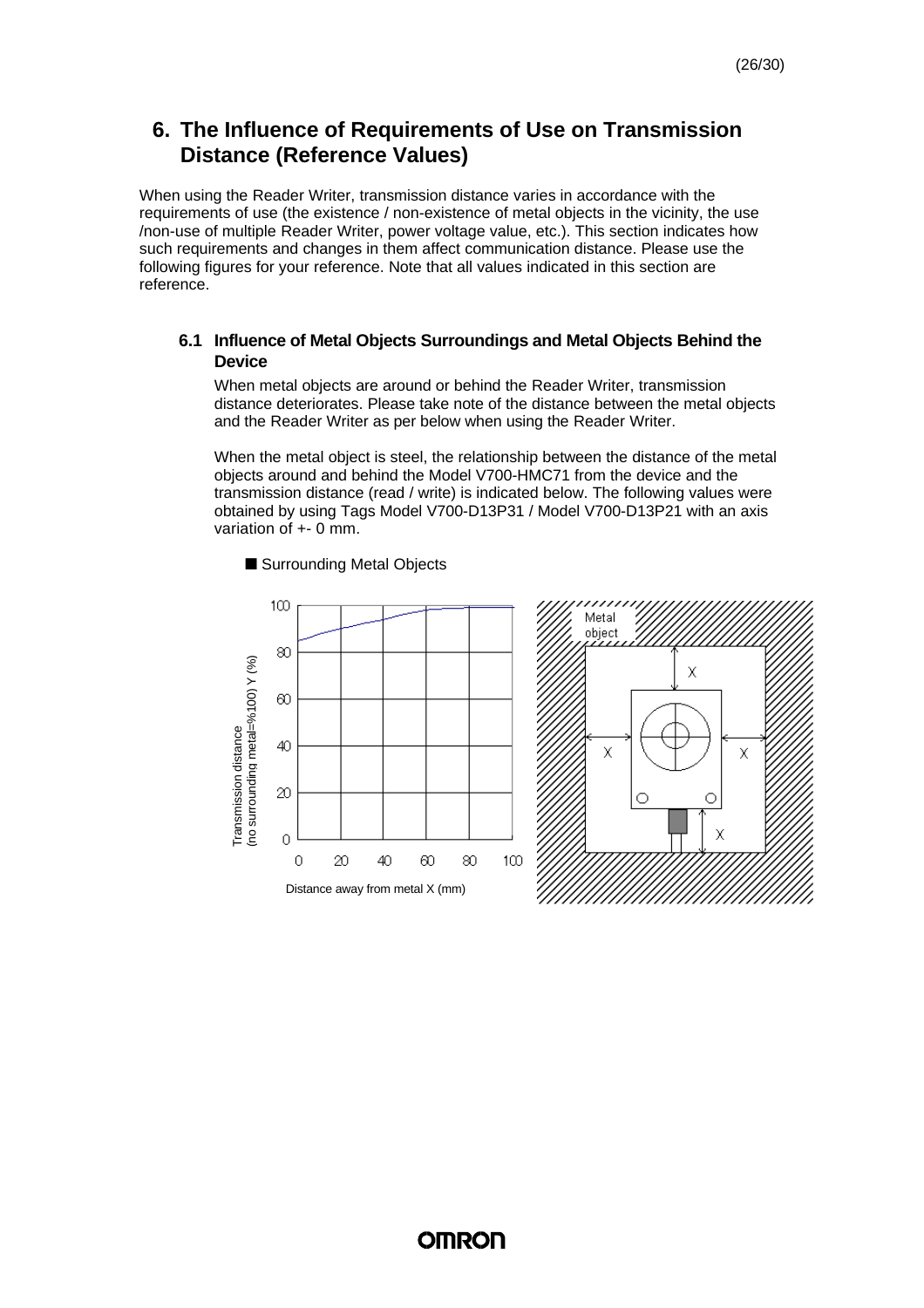### ■ Metal Objects behind Reader Writer

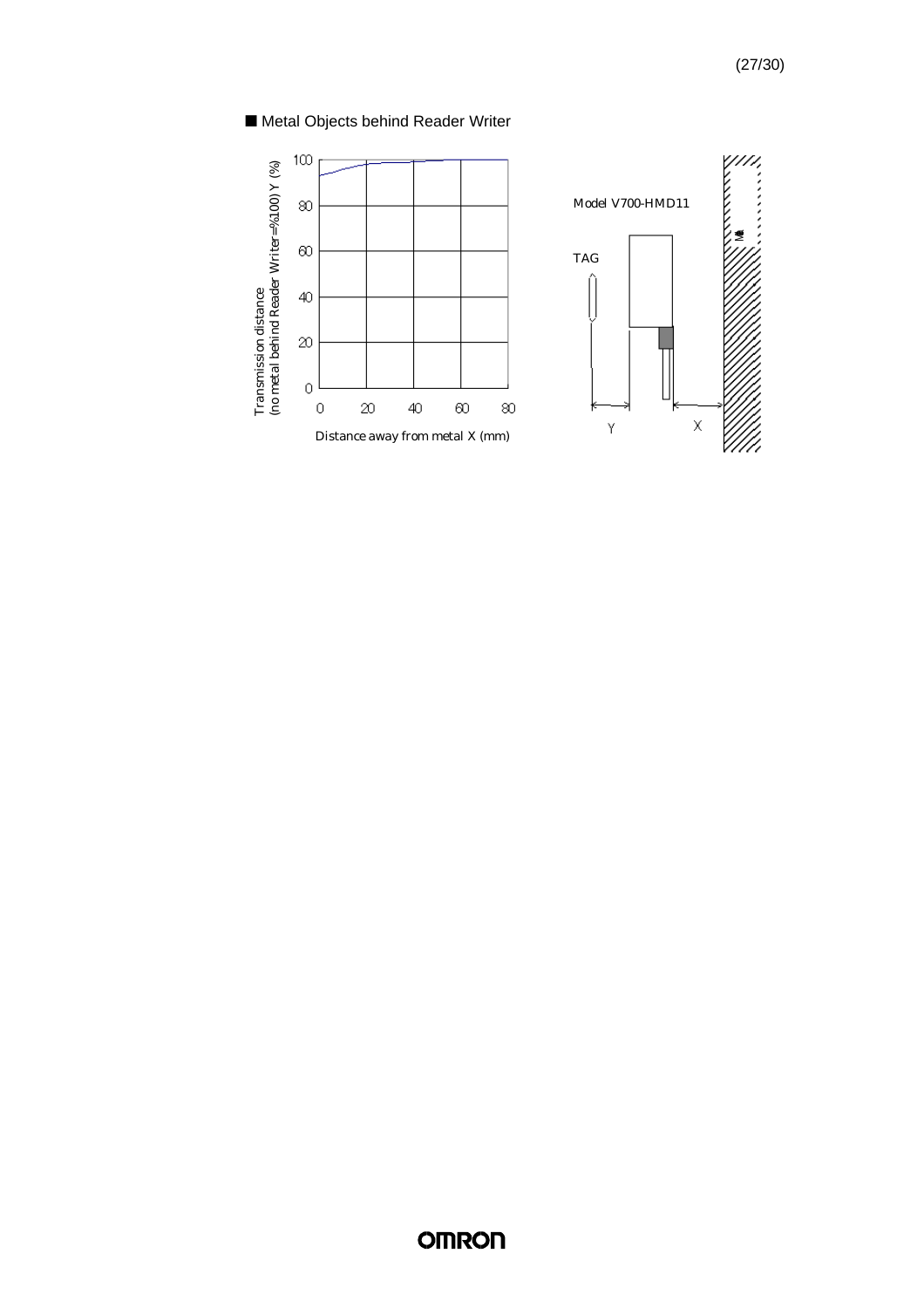#### **6.2 Mutual Interference between Reader Writers**

When using more than one Reader Writer, to prevent erroneous operations due to interference from other Reader Writers, please be sure to check that the belowindicated distance between Reader Writers is secured.

■ When Using Multiple Reader Writers in a Line

410mm or more



■ When Using the Reader Writers Facing Each Other

460mm or more

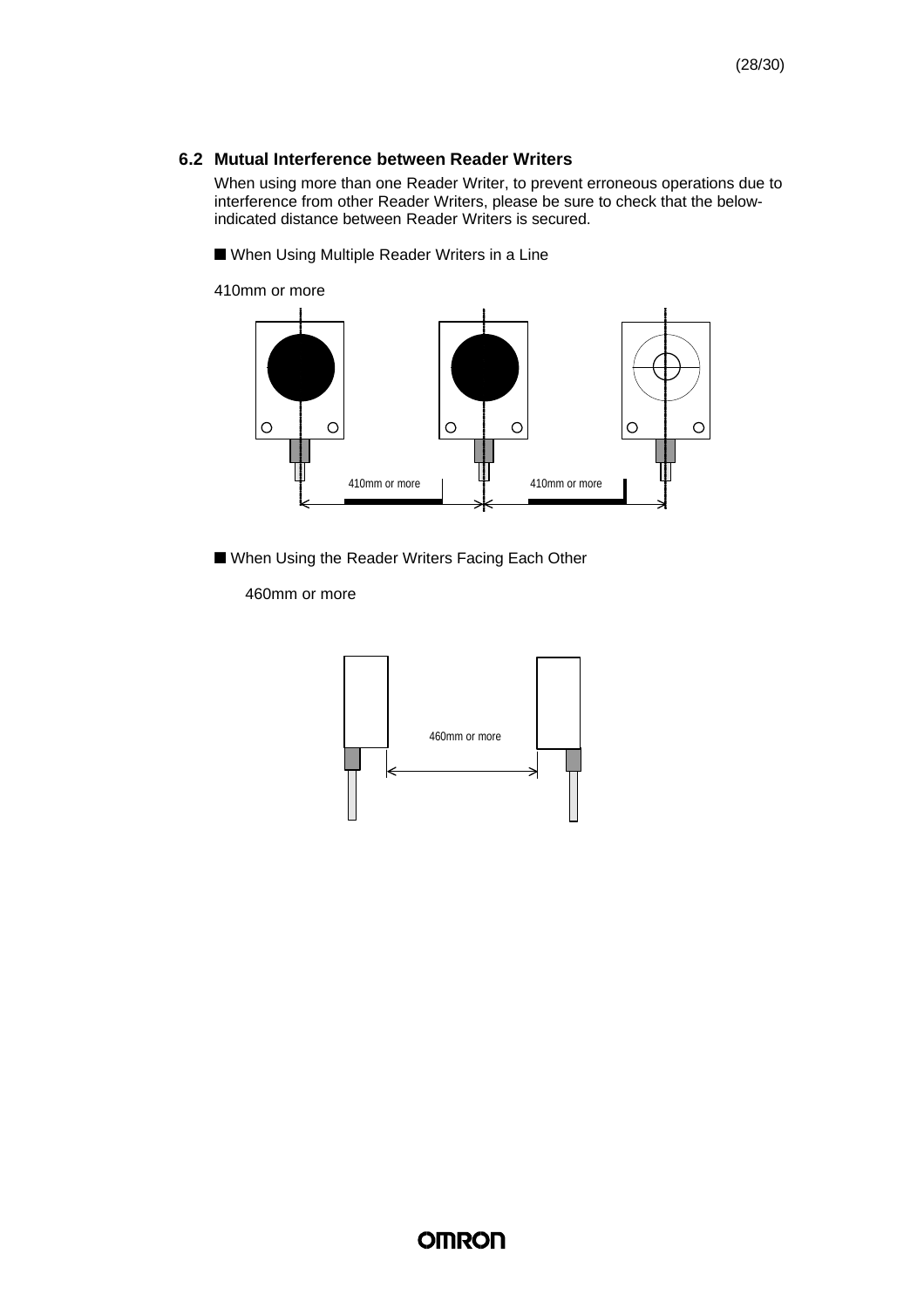#### **6.3 Effects of Antenna Angle**

Please install the Reader Writer and Tags so that they are parallel to each other whenever possible. The Reader Writer and Tags can communicate when installed on angles, but the transmission distance will be shorter. The relationship between angles and transmission distance is as indicated below. The following values were obtained by using Tags Model V700-D13P31 / Model V700-D13P21.



|                                    | Transmission Distance (The distance when angle |
|------------------------------------|------------------------------------------------|
| is 0 degrees is indicated as 100%) |                                                |

|                  | Angle of Tag q (degrees) |     |     |
|------------------|--------------------------|-----|-----|
|                  |                          | 30  | 45  |
| Model V700-HMD11 | 100%                     | 85% | 70% |